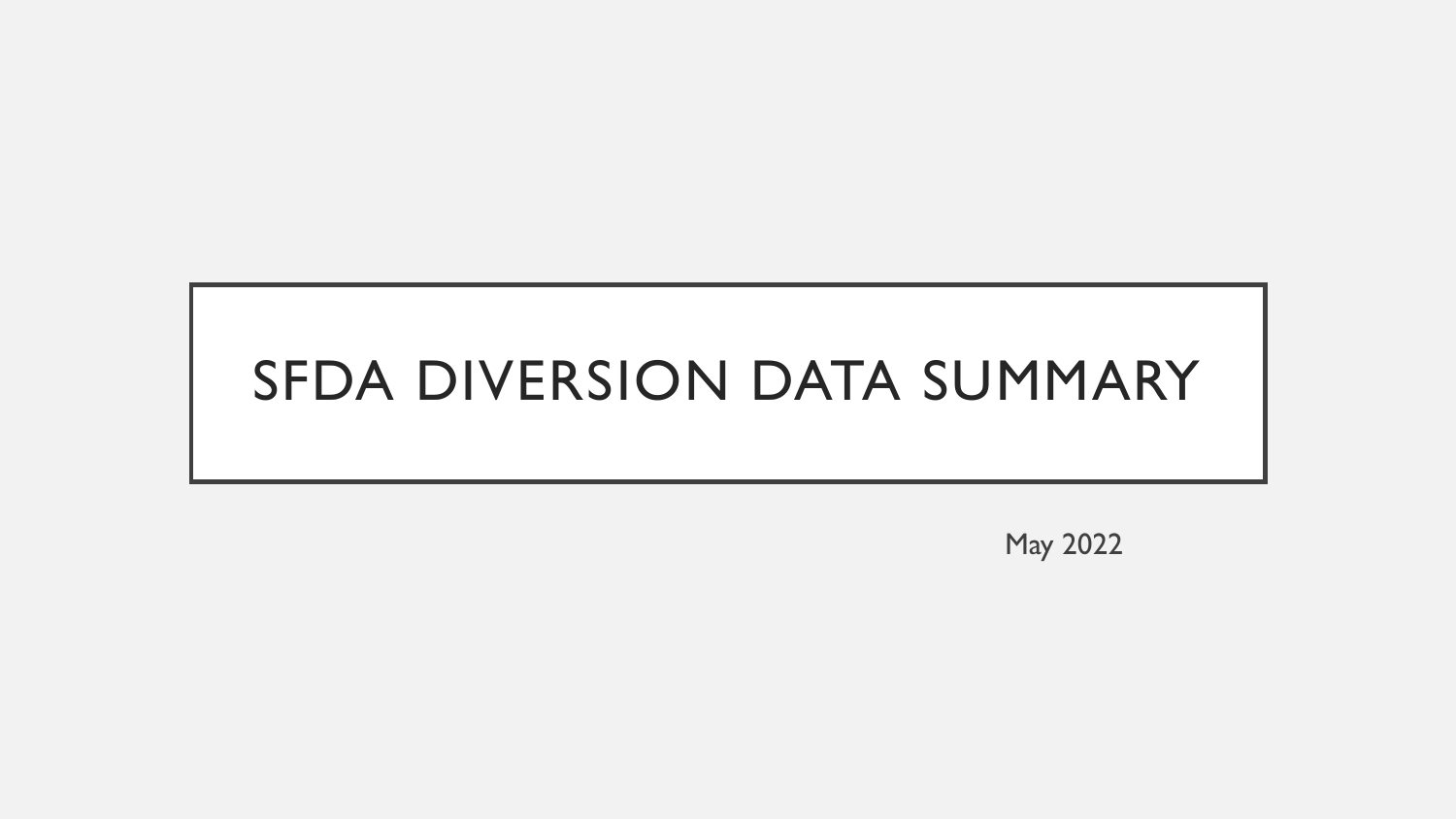# INTRODUCTION: DIVERSION IN SAN FRANCISCO

For more than 30 years, San Francisco has been at the forefront of criminal justice practice. In 1995, the San Francisco Superior Court launched Drug Court, the City's first collaborative justice court focused on addressing the underlying causes of criminal conduct.

Since then, the Superior Court has launched seven additional collaborative courts, in partnership with City agencies and nonprofit partners, including the District Attorney's Office, the Public Defender's Office, the Adult Probation Department, the Public Health Department, the San Francisco Pretrial Diversion Project, Felton Family Services Agency, and many others. These courts can involve diversion at varying points in the criminal process, including post-filing but prior to case adjudication, as well as following a conviction as a condition of supervision.

In 2012, then-DA George Gascon established the Neighborhood Courts program, the City's first primarily pre-filing, DA-led program to "divert" people into treatment rather than incarceration.

In recent years, the California State Legislature and Governor have institutionalized the right of many defendants to be "diverted" to court-supervised treatment and services in lieu of traditional case processing via a series of statutorily mandated diversion programs.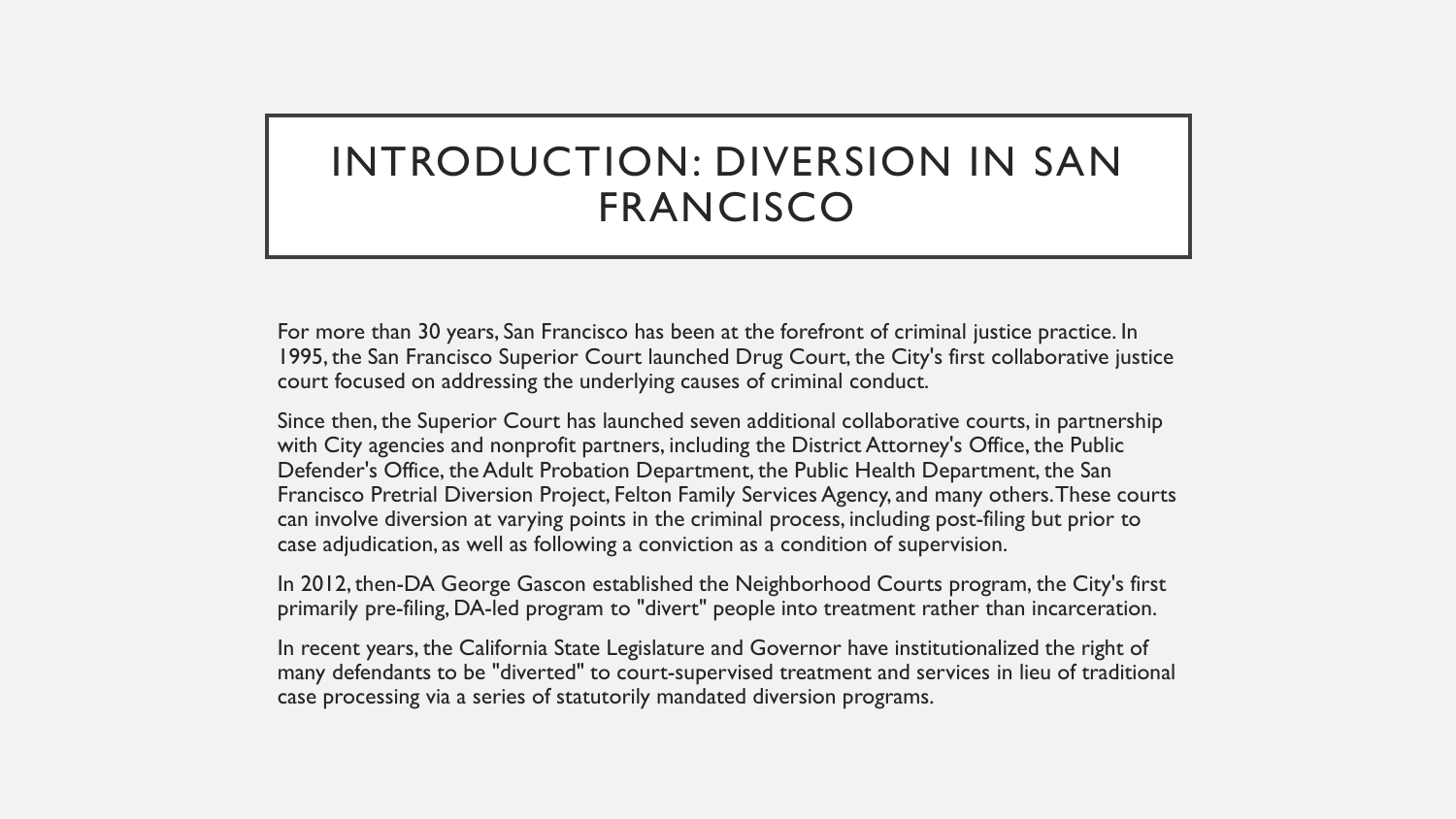## PURPOSE OF THIS PRESENTATION

Historically, the District Attorney's Office has not collected data on diversion, which is managed by the Superior Court's Collaborative Court Division and the San Francisco Pretrial Diversion Project. However, in the Fall of 2021, as part of the grant-funded Healing Justice Initiative, the SFDA sought and received funds to hire a full-time program analyst focused solely on diversion.

The first project undertaken with this funding has been an extensive effort to obtain programmatic data from diversion partners; match those data to SFDA data on arrests, prosecutions, and case resolutions; and provide the District Attorney's Office and the general public with more information on the diversion of criminal cases in San Francisco. It is with such information that we can improve accountability and public safety.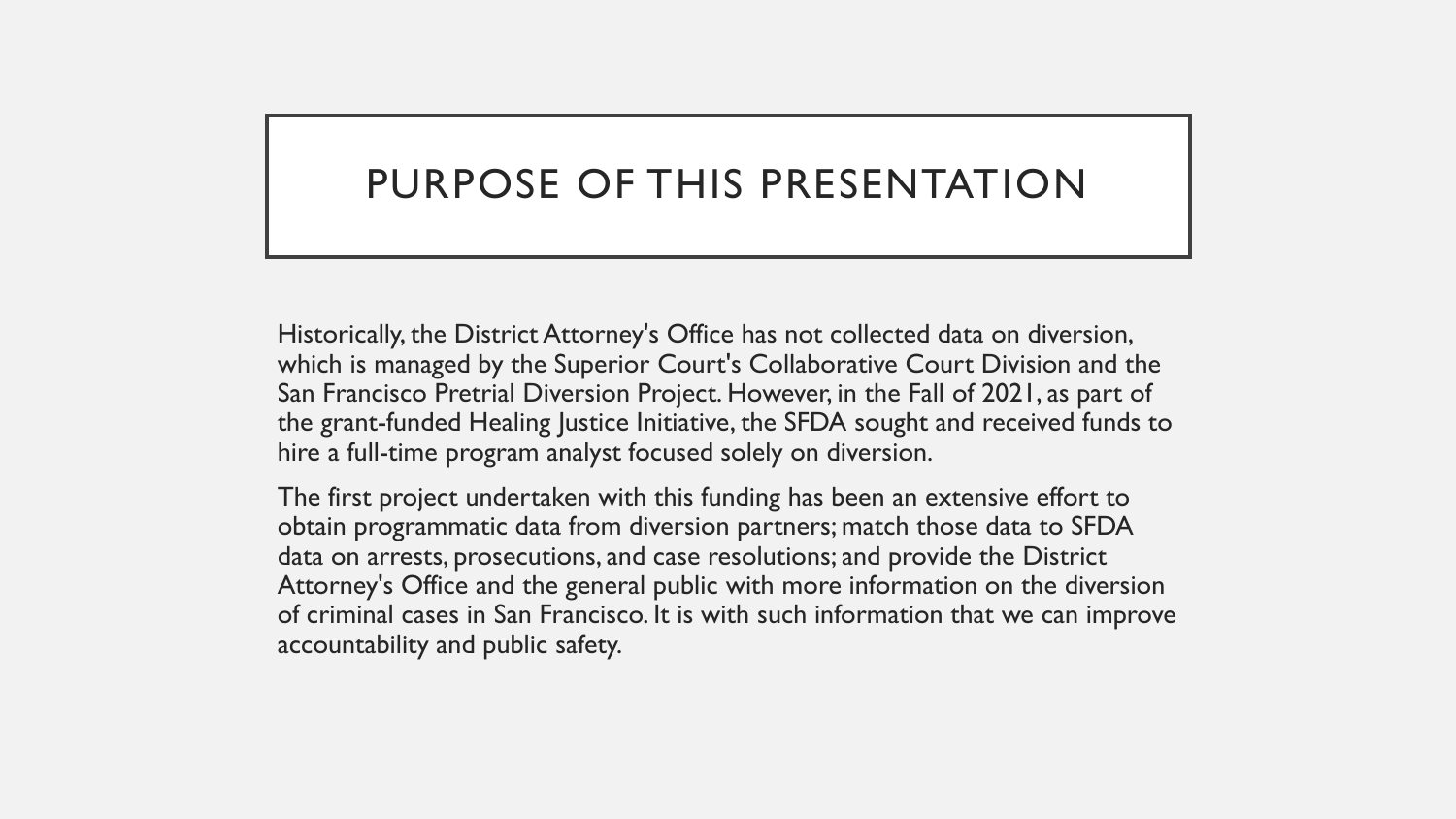## ABOUT THESE DATA

- The data compiled for this presentation come from the following sources:
	- SFDA Actions on Arrests Presented and Cases Prosecuted datasets from the District Attorney's Office Case Management System (DAMION)
	- Pretrial Diversion (PTD), Primary Caregiver Diversion (PCD), and Neighborhood Courts (NCT) program databases managed by the San Francisco Pretrial Diversion Project
	- Superior Court Collaborative Court Division program databases for Behavioral Health Court (BHC), Drug Court (DC), and Young Adult Court (YAC)
	- SFDA Diversion and Collaborative Courts Unit spreadsheet on Mental Health Diversion (MHD)
	- Court notes from the San Francisco Superior Court
- **Methodology** 
	- The data for all programs was compiled, cleaned, and matched to SFDA prosecution data by Court Number and other identifiers to produce a variety of summary statistics. All statistics are presented at the *case level*, consistent with how the District Attorney's Office tracks our work. By contrast, many of the diversion and collaborative court programs track *episodes, people,* and/or *enrollments.*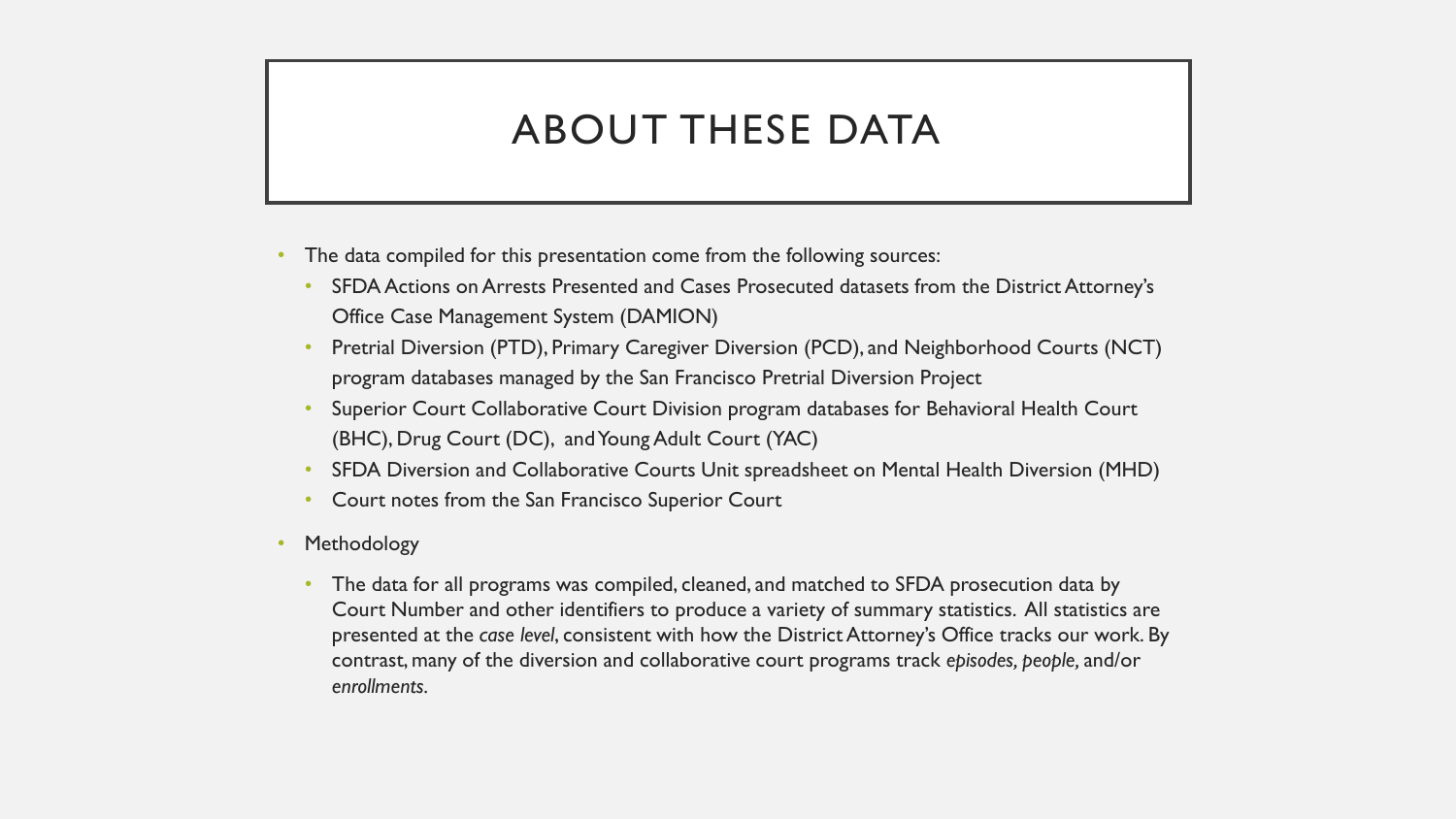## INTERPRETING THE DATA

- Data Challenges and Interpretation of Statistics
	- There was considerable variation in the quality of data across sources, as well as the years for which data were available. For most programs, missing data made matching some cases to SFDA prosecution data impossible. This issue is reflected in the match rate provided for each program, which describes the share of program referrals that could be matched to SFDA prosecution data. Match rates approaching 100% suggest that the data will reflect true program trends. Lower match rates signify that some of the statistics presented will undercount true values and produce estimates of true rates and distributions. Match rates above 100% indicate that more than one case was connected to some Collaborative Court referral episodes, rendering associated statistics estimates as well.
	- Matching challenges, coupled with limited enrollment and completion data, resulted in significant discrepancies between Collaborative Court programmatic data on enrollment and completion and the rates of enrollment and completion observed in the matched data. As a result, this presentation does not visualize rates of enrollment or completion for Collaborative Court programs.
	- To construct the dataset used for this presentation, a variety of case identification and matching strategies were employed, including the use of keyword searches of court notes of the Superior Court. While these methods were applied strategically and with care, they carry some risk of misdetection. As a result, the inadvertent inclusion or exclusion of some cases into the dataset and corresponding analysis is likely.
- **Definitions** 
	- Terminations: defendants can be terminated from collaborative courts or other diversion programs for a variety of reasons, including "self-terminations," which often occur when a defendant chooses to contest the charges he or she is facing.
	- Case outcomes: this presentation presents data on two different kinds of outcomes: diversion program outcomes and criminal case outcomes. "Diversion" can occur at various junctures in the criminal process, including pre-filing, post-filing but pre-adjudication, and post-conviction. As such, no causal relationship should be inferred between these outcomes.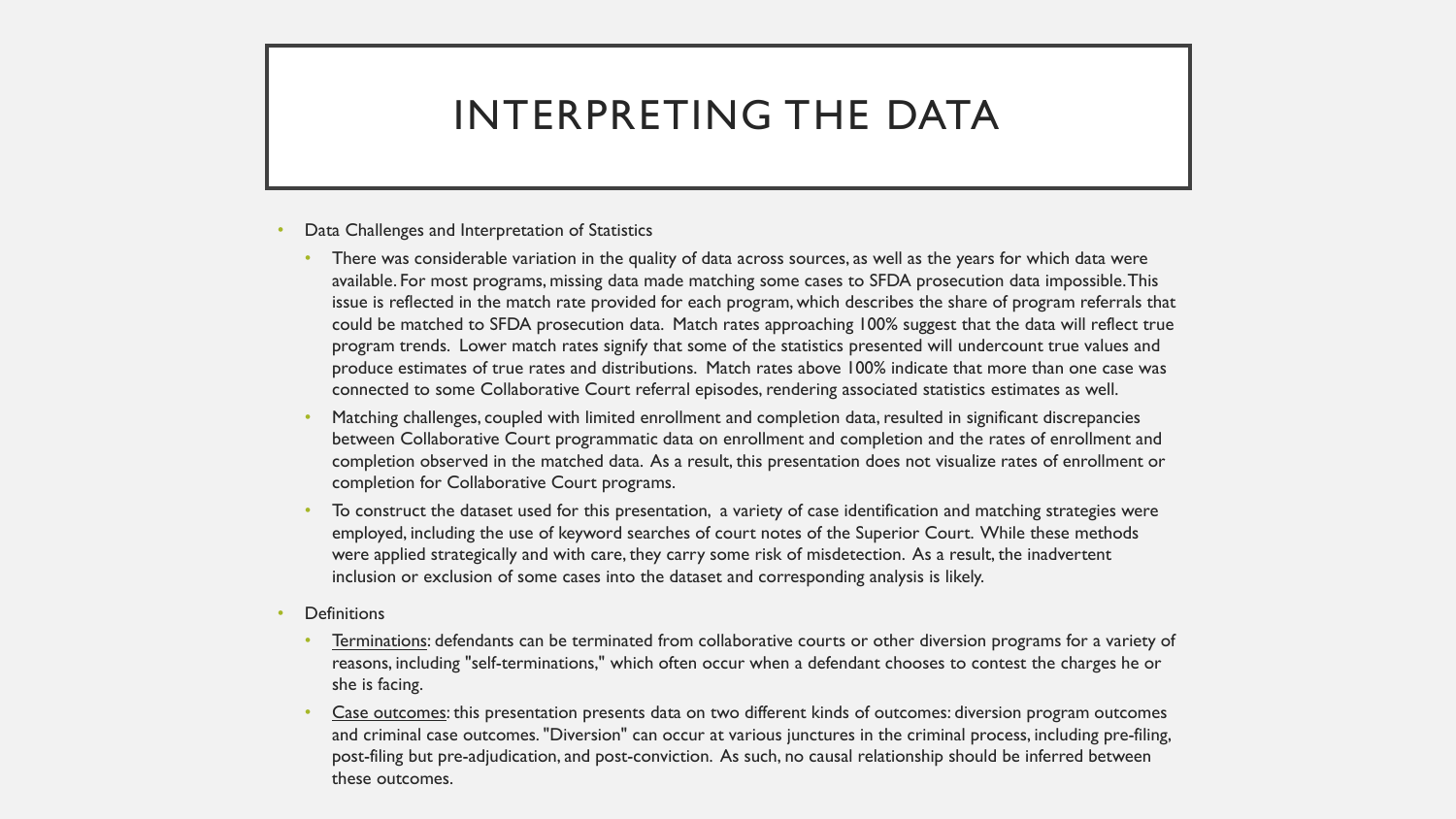## PRE-FILING DIVERSION REFERRAL & ENROLLMENTS TRENDS (NCT ONLY)



■ Referred to Pre-Filing Diversion (NCT) ■ Enrolled in Pre-Filing Diversion (NCT)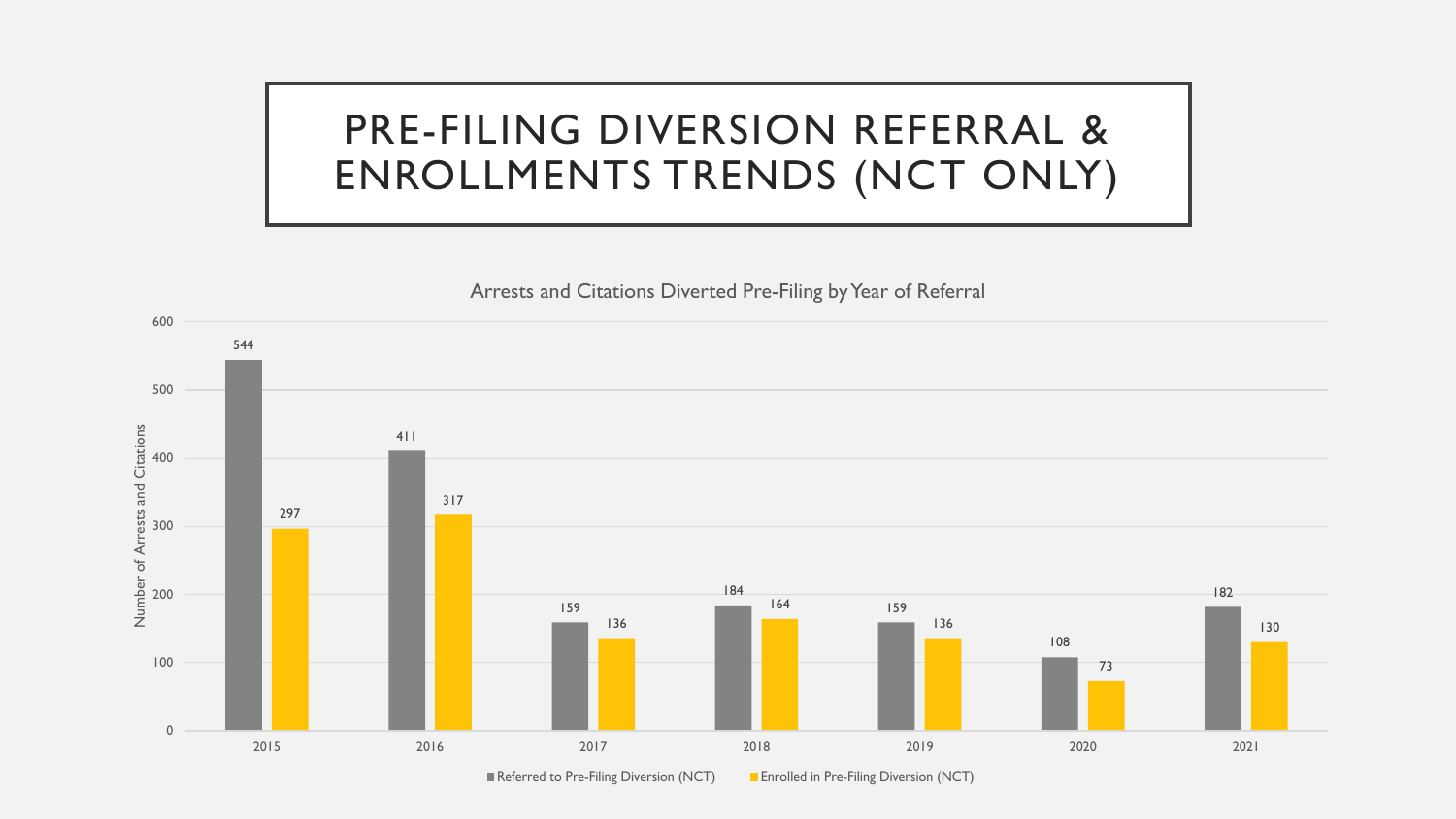# WHAT TYPES OF CASES ARE DIVERTED PRE-FILING?





Age Distribution Pre-Filing Diversion 2015-2021





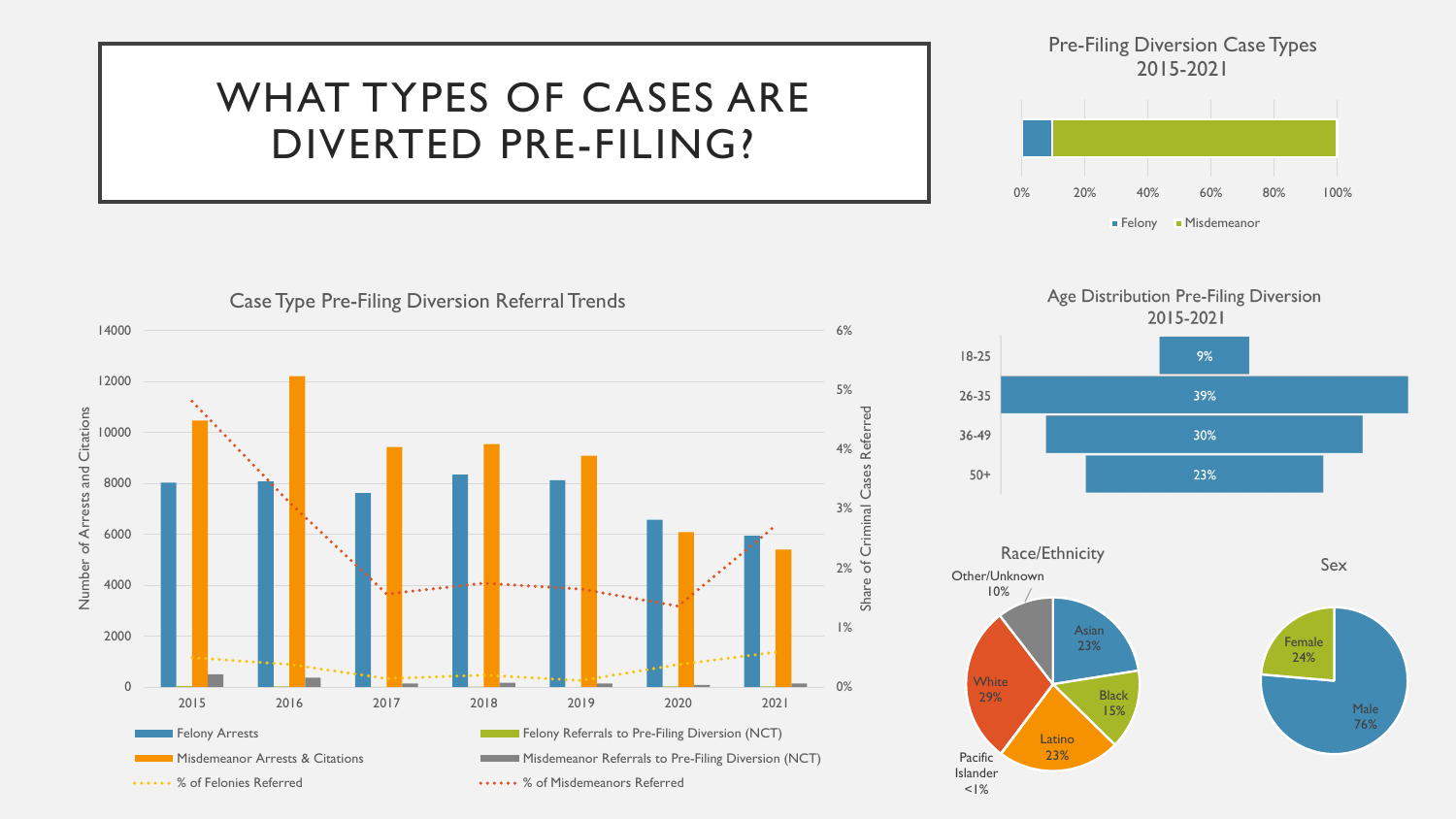## PROSECUTION AND POST-FILING DIVERSION

0% 5% 10% 15% 20% 25% 30% 2015 2016 2017 2018 2019 2020 2021 Share of Filed Cases Referred and Enrolled in Diversion Programs 0 Referred Windows & Enrolled Contracts and the Contracts of the Contracts of the Contracts of the Contracts of the Contracts of the Contracts of the Contracts of the Contracts of the Contracts of the Contracts of the Cont 1000 2000 3000 4000 5000 6000 7000 8000 9000 2015 2016 2017 2018 2019 2020 2021 Number of Criminal Cases ■ Total Cases Filed Traditional Prosecution

Post Filing Diversion Trends by Filing Year

■ Referral to Post-Filing Diversion Program ■ Enrollment in Post-Filing Diversion Program

Note: Total referrals to and enrollments in Post-Filing Diversion, as well as the share of filed cases that these cases represent, are based upon the number of criminal cases that could be matched to SFDA prosecution data. match rates across programs, these aggregate figures may be understating or overstating the total number and share of criminal cases referred to and enrolled in Post-Filing Diversion per filing year.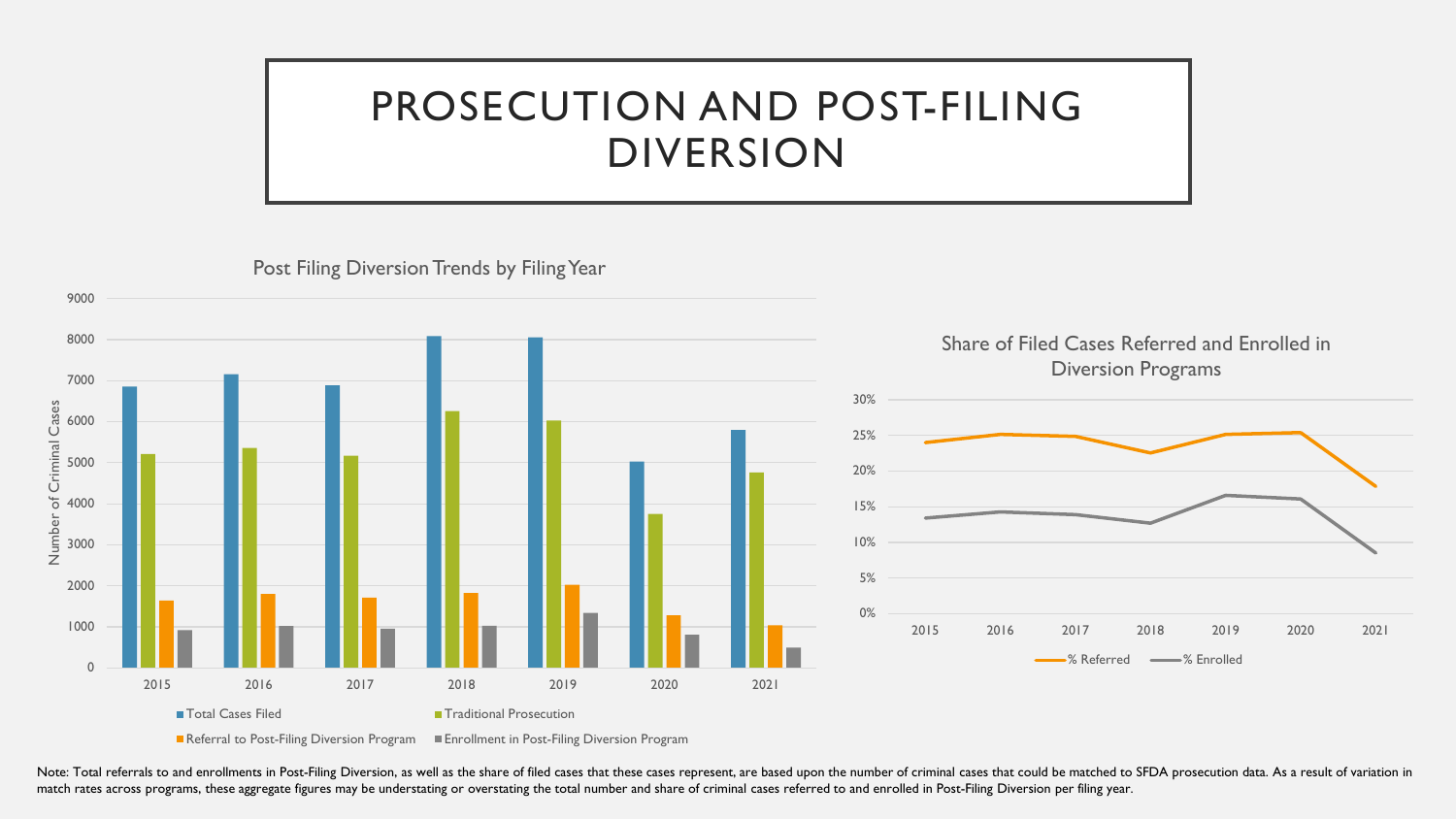# WHAT TYPES OF CASES ARE DIVERTED POST-FILING?



Note: Total referrals to and enrollments in Post-Filing Diversion, as well as the share of filed felony or misdemeanor cases that these cases represent, are based upon the number of criminal cases that could be matched to SFDA prosecution data. As a result of variation in match rates across programs, these aggregate figures may be understating or overstating the total number and share of criminal cases referred to and enrolled in Post-Filing Diversion per filing year.

#### Post Filing Diversion Case Type 2015-2021





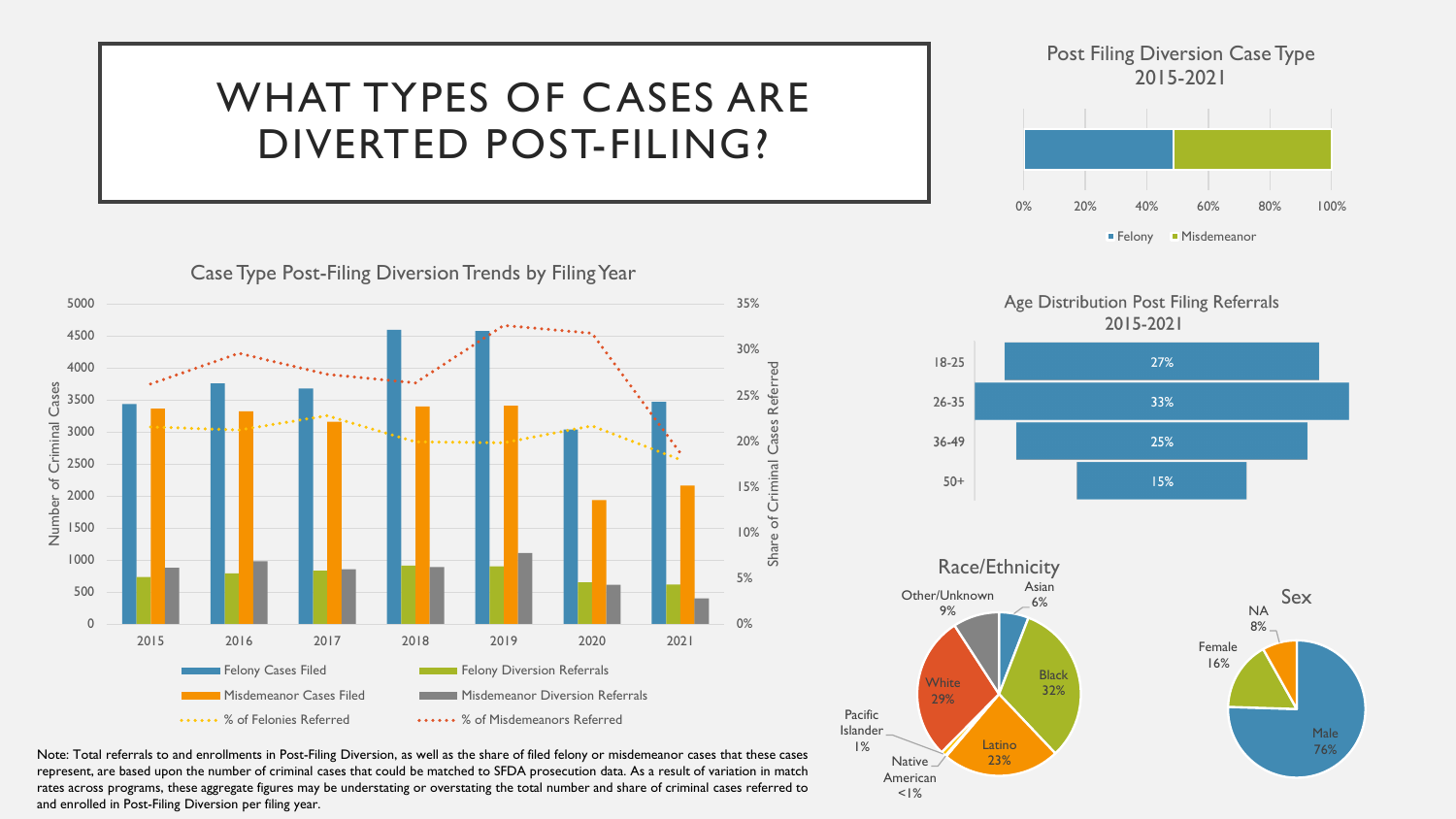# SFDA INITIATED PROGRAMS

This section presents data on the District Attorney's Office's primary SFDA-initiated adult diversion program, the Neighborhood Courts program (NCT).

Data on program referrals, enrollments, and completions tracked by the San Francisco Pretrial Diversion Project.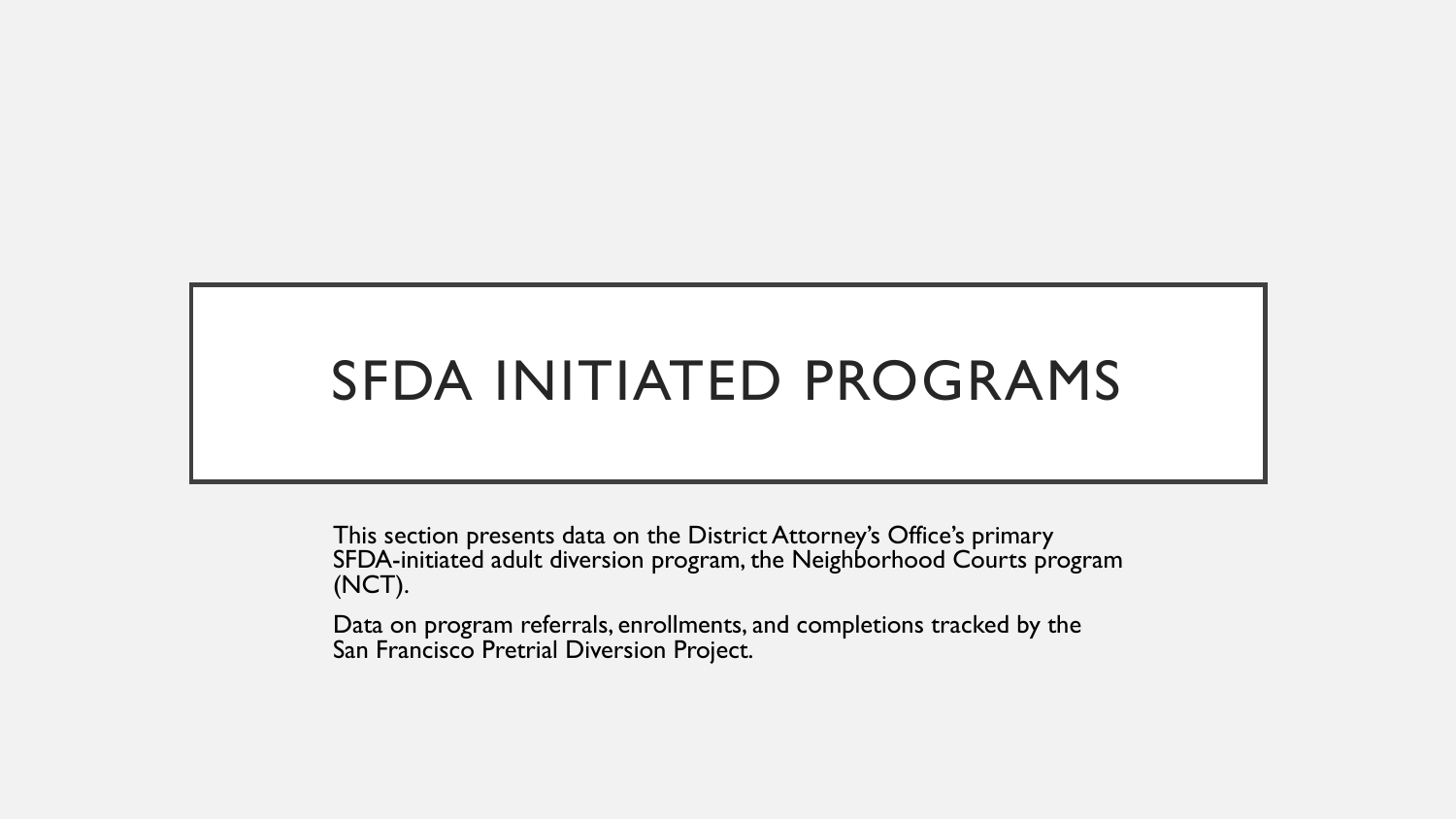# NEIGHBORHOOD **COURTS**

- Begun in 2012 by San Francisco District Attorney George Gascon
- Used for misdemeanors and select felonies with agreement of parties
- Restorative Justice Approach: residents who live and work in the area hear the case and create a plan to have the participant address the harms caused to the community and any victim, if applicable
- When the participant completes the directives, the SFDA discharges or dismisses the case on the recommendation of the Neighborhood Court Adjudicators
- Model since replicated elsewhere including Santa Cruz, Solano, and Yolo counties

| <b>Datasets</b>                   | NCT Program Data managed by SF<br><b>Pretrial Diversion Project</b><br>- SFDA Prosecution Data                                                                                                                             |
|-----------------------------------|----------------------------------------------------------------------------------------------------------------------------------------------------------------------------------------------------------------------------|
| <b>Case Match</b><br>Rate         | 80%: 2,008 of 2484 NCT referrals were<br>matched to criminal cases in SFDA data.                                                                                                                                           |
| <b>Total Cases</b><br>Represented | 2,008 Arrests and Citations                                                                                                                                                                                                |
| Years of data                     | Cases Referred to NCT 2015-2021                                                                                                                                                                                            |
| Data Challenges                   | The universe of cases described in this<br>presentation accounts for 80% of the cases<br>referred to NCT from 2011-2021<br>• As a result, all raw totals represent<br>undercounts and distributions represent<br>estimates |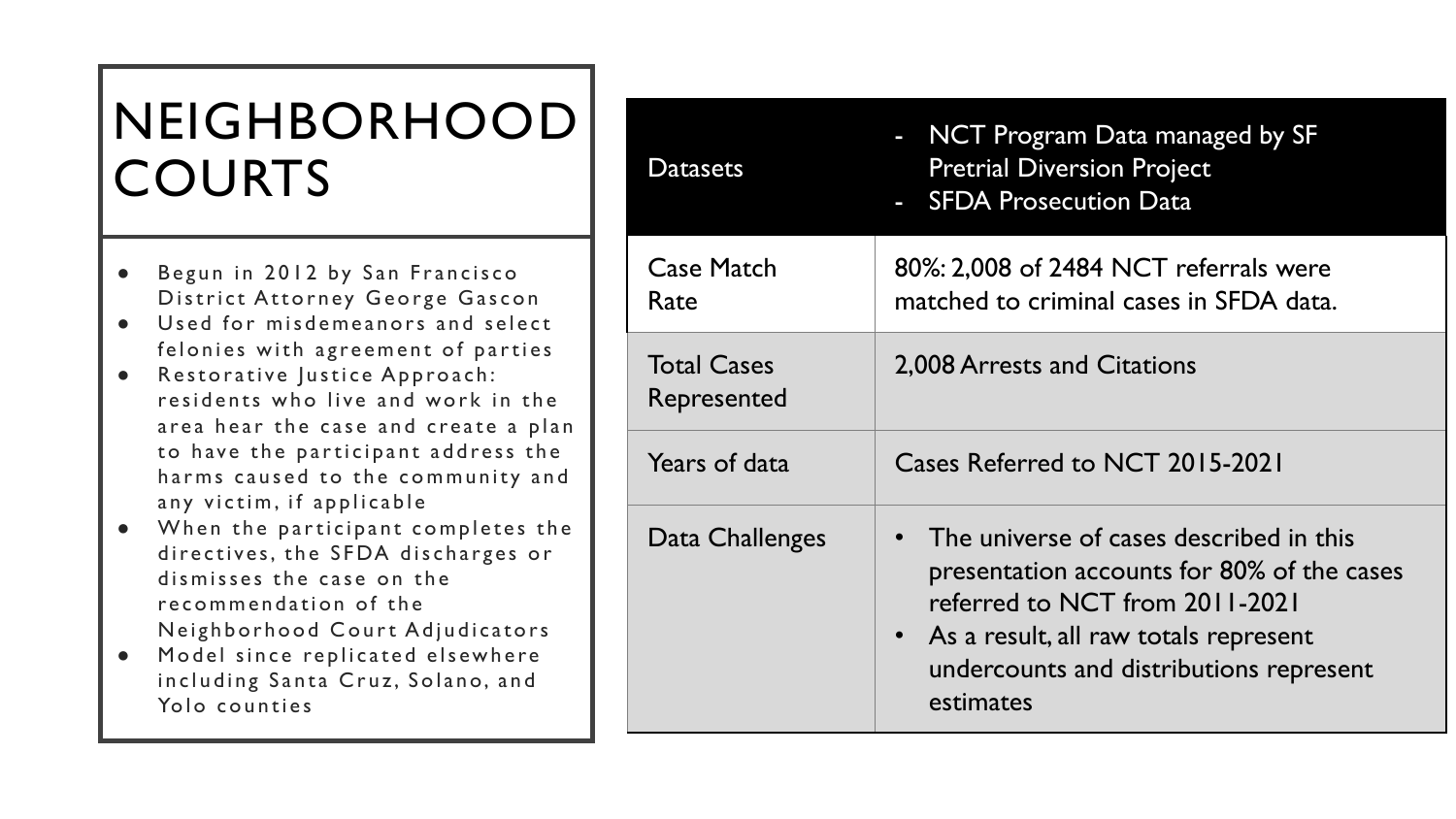

Note: The "Other" category is derived from SFDA prosecution datasets and consists of a wide range of less common low-level offenses. Additionally, for the purposes of this graph, it captures cases with no available crime type data, as well as non-serious, non-violent crime types with fewer than five observations in the sample.

#### NCT Referrals by Arrest Year



Note: NCT data was restricted to exclude referrals prior to 2015, As this graph shows, some criminal cases based on arrests that occurred prior to 2015 were referred to the program in 2015 and thereafter.

> NCT Referrals by Case Type 2015-2021



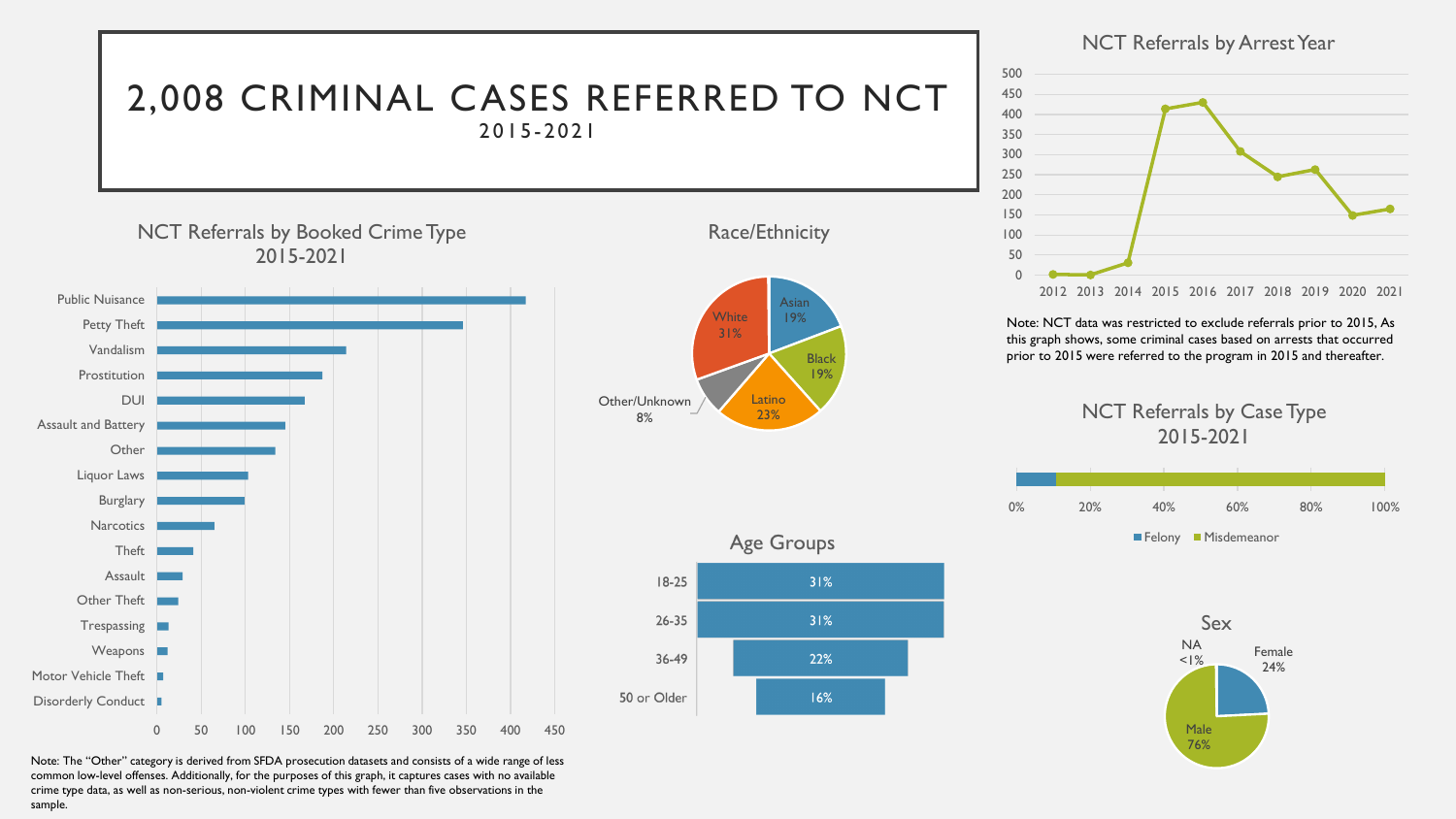### 1,458 CRIMINAL CASES ENROLLED IN NCT 2015 - 2021

Not Enrolled

Referrals Accepted

**Enrolled** 73%

Referred Pre-Filing 64%

27%





Race/Ethnicity





**Age Groups**  $18 - 25$ 30%  $26 - 35$ 31% 36-49 22% 50 or Older 18%



**Referred Post-**Filing 36%

Note: The "Other" category is derived from SFDA prosecution datasets and consists of a wide range of less common low-level offenses. Additionally, for the purposes of this graph, it captures cases with no available crime type data, as well as non-serious, non-violent crime types with fewer than five observations in the sample.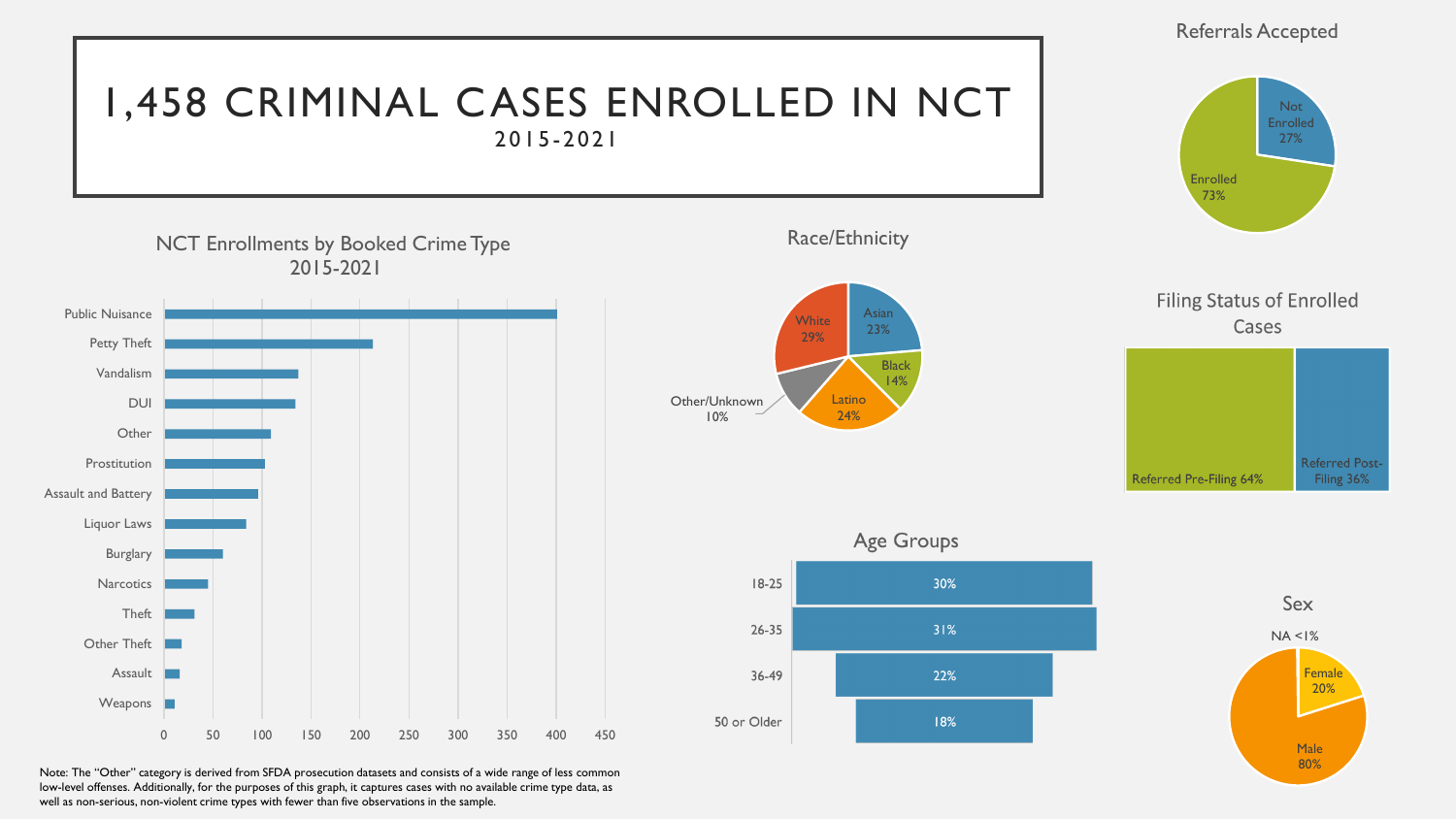### 1,437 CRIMINAL CASES HAD A NCT COMPLETION OR TERMINATION 2015 - 2021

Criminal Case Outcomes Among NCT Enrollments

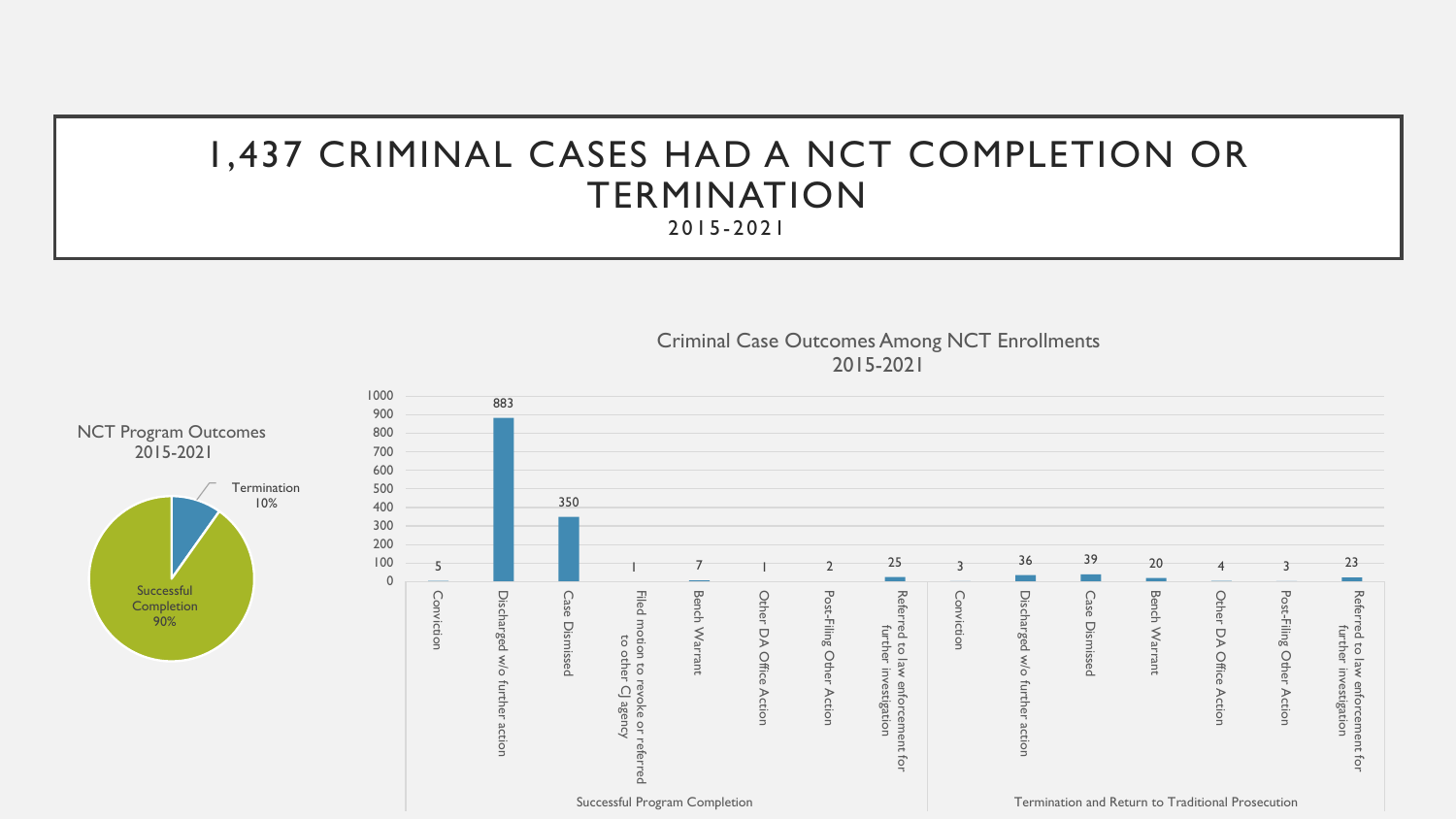# STATUTORY DIVERSION PROGRAMS

This section provides data on diversion programs established by the California State Legislature.

Data on Mental Health Diversion managed by SFDA Diversion and Collaborative Courts Unit. Data on Primary Caregiver Diversion and Pretrial Diversion managed by San Francisco Pretrial Diversion Project.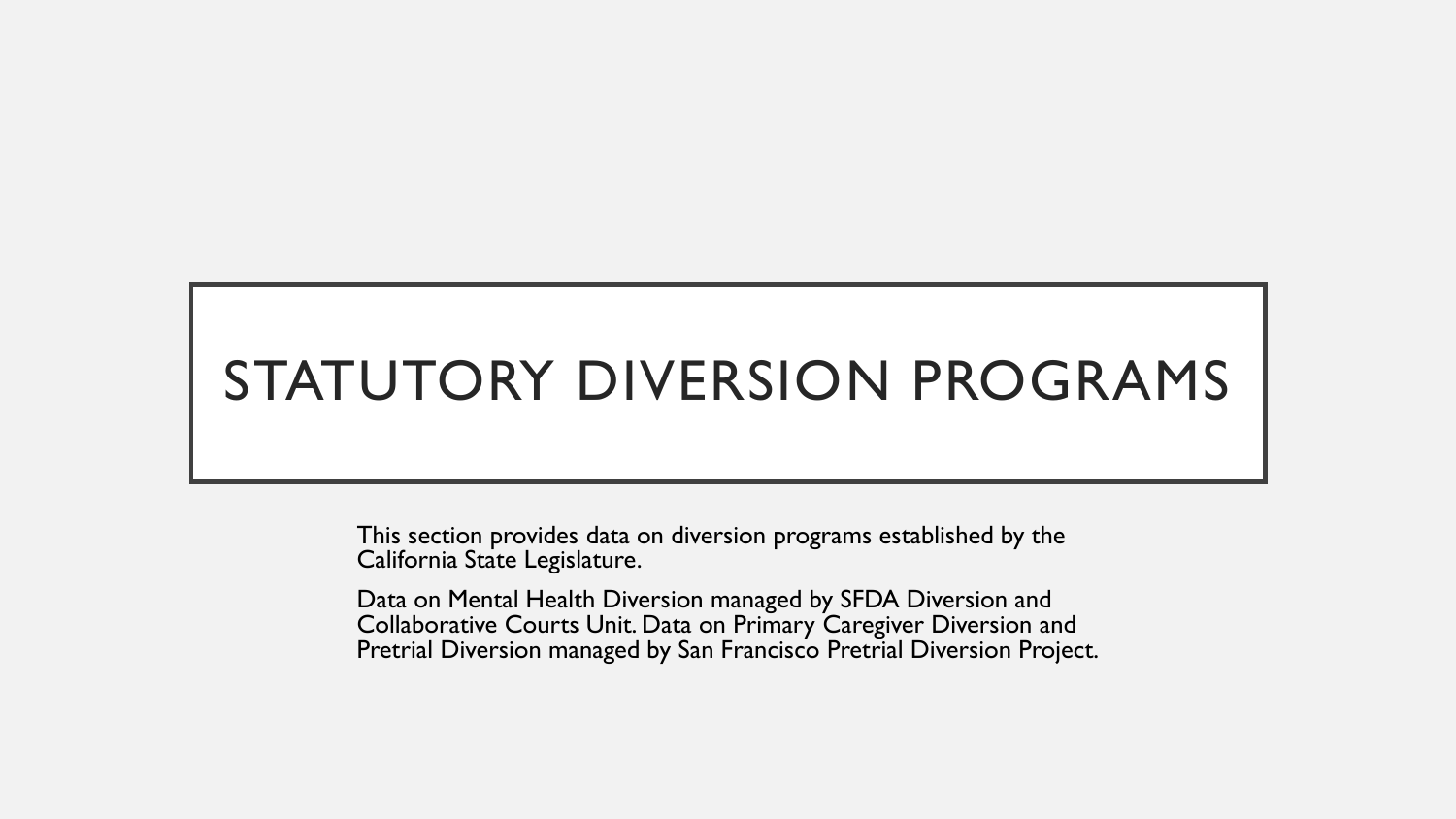# MENTAL HEALTH DIVERSION

- Penal Code section 1001.36 went into effect in 2018
- Authorizes the Court to grant pretrial diversion to defendants with diagnosed mental health disorders
- Defendants participate in a mental health program for up to two years instead of prosecution in criminal court
- Law requires the Court to hear from mental health professional in making the determination that the person's symptoms can be treated
- Court can reinstate criminal proceedings if person is not complying with treatment or violates the law while in MHD
- L aw covers misdemeanors and felonies, but certain violent felonies and sex offenses are excluded

| <b>Datasets</b>                   | - SFDA Collaborative Courts Unit Data<br>- SFDA Prosecution Data                                                                                                                                                                                                                                    |
|-----------------------------------|-----------------------------------------------------------------------------------------------------------------------------------------------------------------------------------------------------------------------------------------------------------------------------------------------------|
| <b>Case Match</b><br>Rate         | 96%: 812 of 841 MHD referrals matched<br>to criminal cases in SFDA data                                                                                                                                                                                                                             |
| <b>Total Cases</b><br>Represented | <b>812 Criminal Cases</b>                                                                                                                                                                                                                                                                           |
| <b>Years of Data</b>              | Cases Referred to MHD 2018-2021                                                                                                                                                                                                                                                                     |
| Data Challenges                   | While matching referrals was highly<br>successful for this program, enrollment<br>and completion information was limited<br>As a result, some enrollments into MHD<br>were excluded and data on enrollments<br>and completions display undercounts and<br>estimates of true rates and distributions |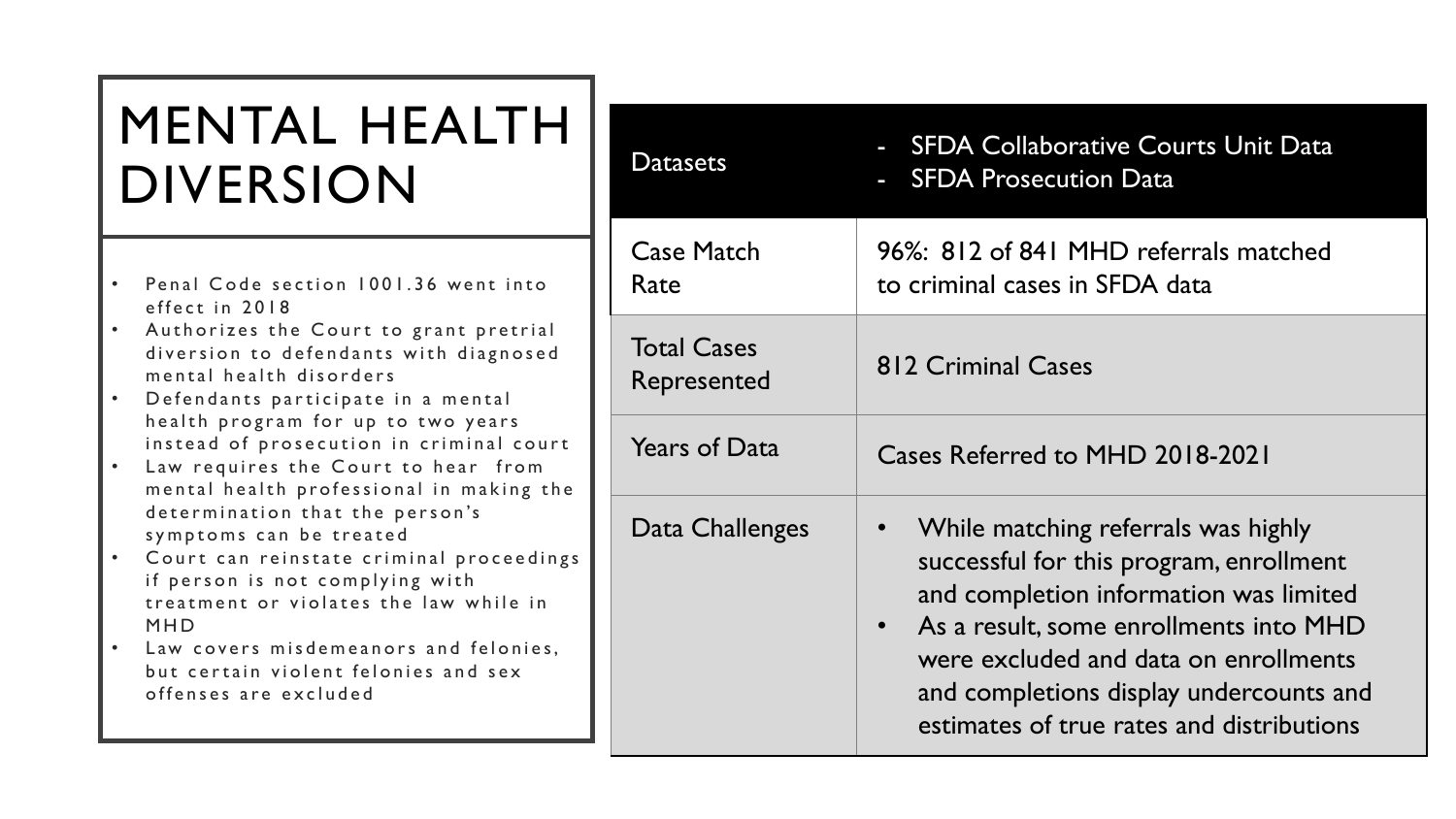

Note: The "Other" category is derived from SFDA prosecution datasets and consists of a wide range of less common low-level offenses. Additionally, for the purposes of this graph, it captures cases with no available crime type data, as well as non-serious, non-violent crime types with fewer than five observations in the sample.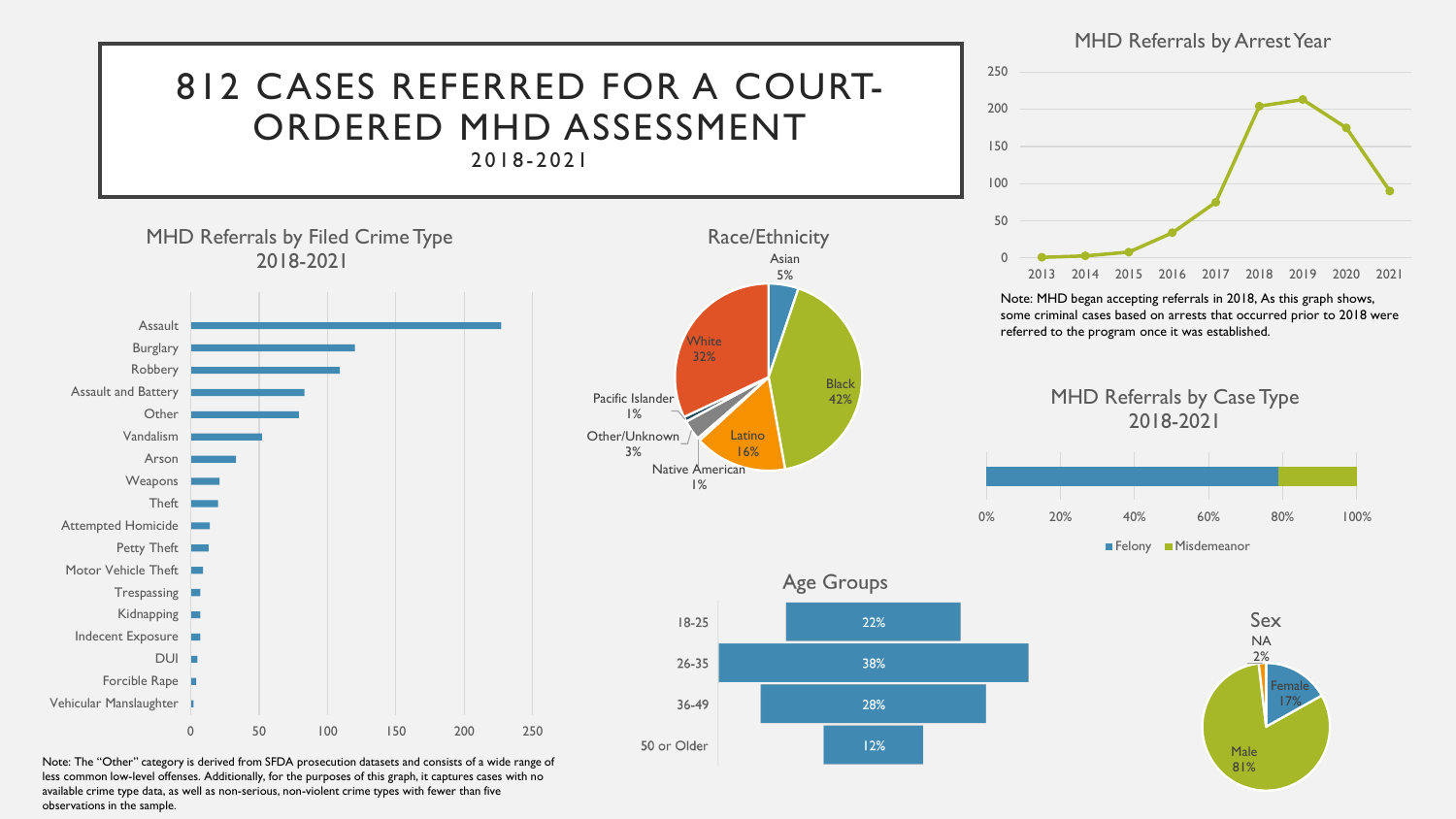

Note: The "Other" category is derived from SFDA prosecution datasets and consists of a wide range of less common lowlevel offenses. Additionally, for the purposes of this graph, it captures cases with no available crime type data, as well as nonserious, non-violent crime types with fewer than five observations in the sample.

#### Referrals Accepted



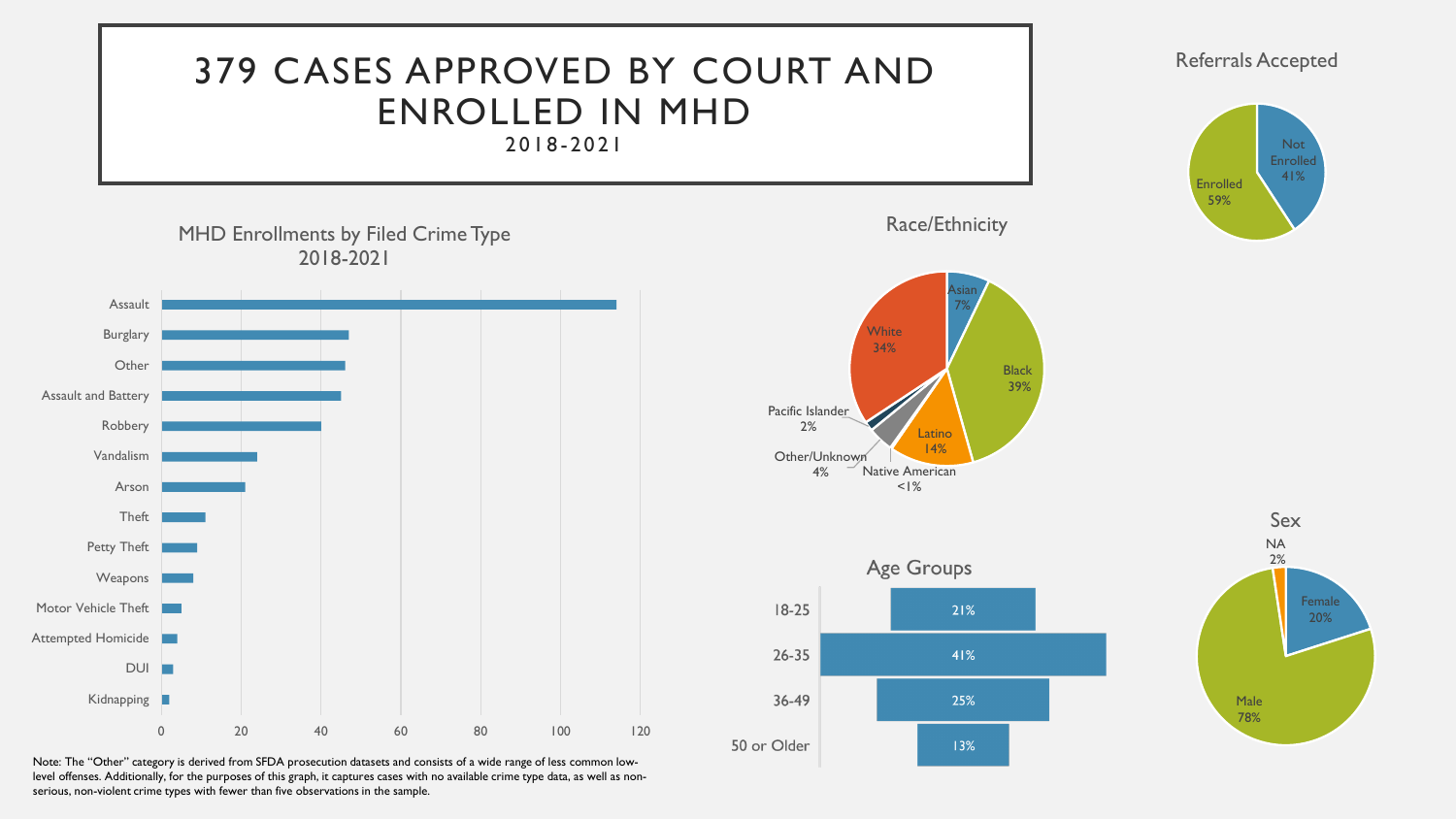### 128 CASES WITH COURT APPROVED COMPLETIONS OR TERMINATIONS 2018 - 2021

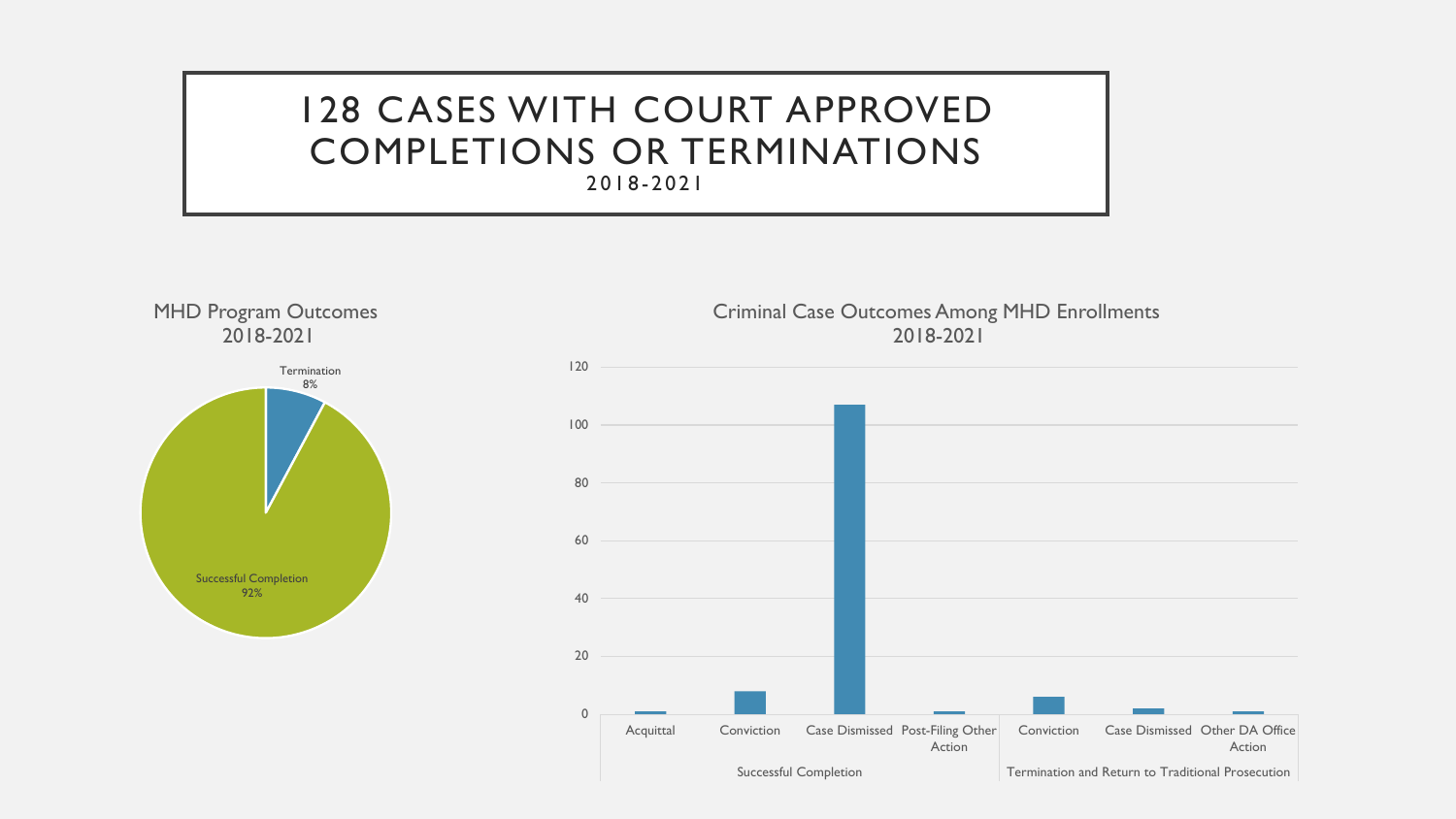# PRIMARY CAREGIVER DIVERSION

- Penal Code section 1001.83 went into effect January 1, 2020
- Attempts to reduce the negative effect of parental incarceration on families and children,
- Authorizes the presiding judge of the Superior Court, in consultation with the prosecutor's office and public defender, to create a pretrial diversion program for defendants who are primary caregivers of a child under 18
- E ligible defendants may be charged with misdemeanors or nonserious, nonviolent felonies
- C ourt imposes requirements for diversion; if person does not comply, criminal proceedings are reinstated

| <b>Datasets</b>                   | PCD Program Data managed by SF Pretrial<br>$\blacksquare$<br><b>Diversion Project</b><br>- SFDA Prosecution Data                                                                                   |
|-----------------------------------|----------------------------------------------------------------------------------------------------------------------------------------------------------------------------------------------------|
| <b>Case Match</b><br>Rate         | 99%: 227 of 229 PCD referrals matched to<br>criminal cases in SFDA Data                                                                                                                            |
| <b>Total Cases</b><br>Represented | 227 Criminal Cases                                                                                                                                                                                 |
| <b>Years of Data</b>              | Cases Referred to PCD 2020-2021                                                                                                                                                                    |
| Data Challenges                   | No significant challenges<br>$\bullet$<br>High match rate for referrals and<br>$\bullet$<br>enrollments allows for a high level of<br>confidence in both raw totals and<br>distributions presented |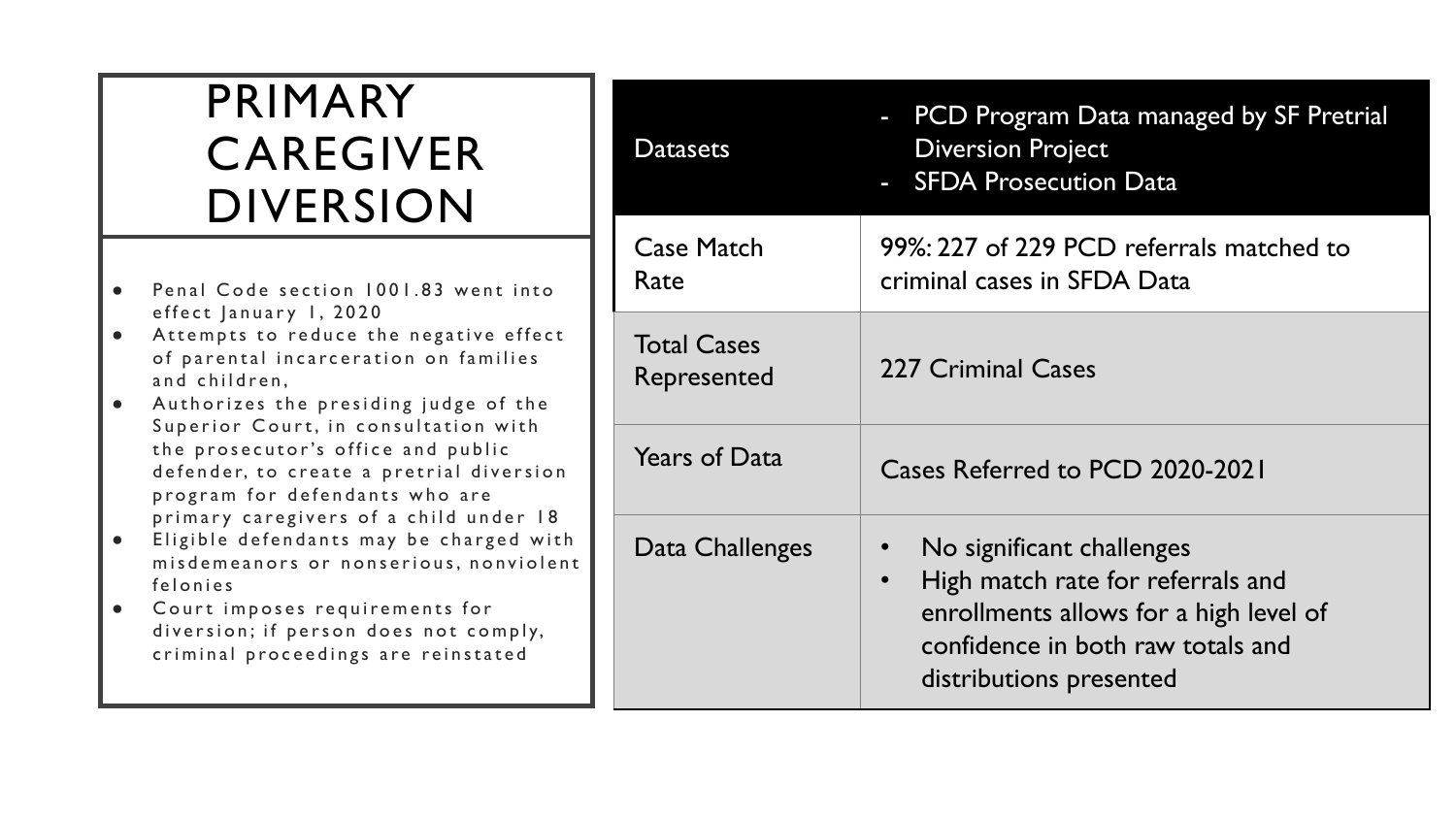### 227 CRIMINAL CASES REFERRED TO PCD 2020 - 2021



Note: The "Other" category is derived from SFDA prosecution datasets and consists of a wide range of less common low-level offenses. Additionally, for the purposes of this graph, it captures cases with no available crime type data, as well as non-serious, non-violent crime types with fewer than five observations in the sample.





#### PCD Referrals by Arrest Year



Note: PCD began accepting referrals in 2020. As this graph shows, some criminal cases based on arrests that occurred prior to 2020 were referred to the program once it was established.





Sex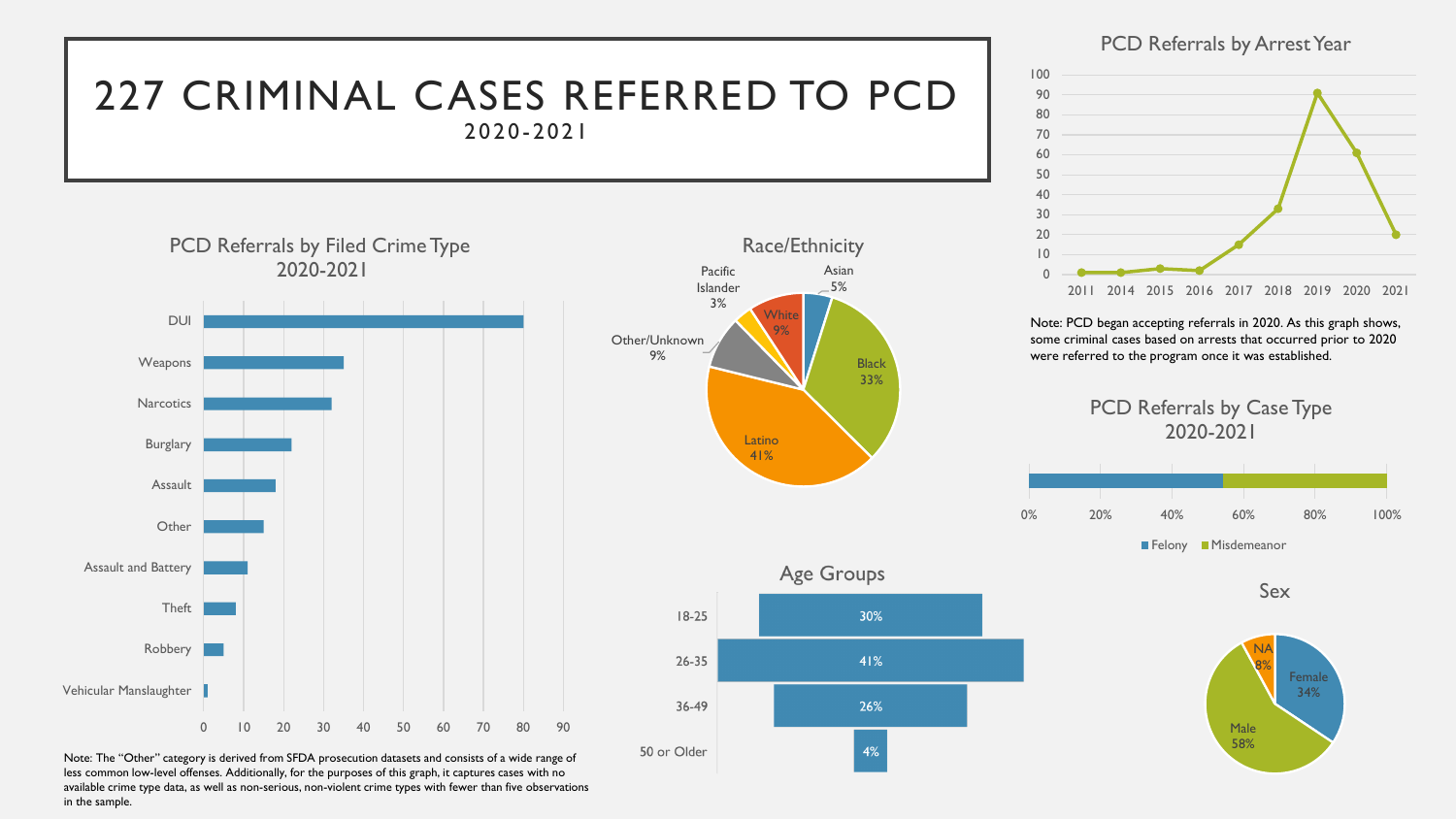

Note: The "Other" category is derived from SFDA prosecution datasets and consists of a wide range of less common lowlevel offenses. Additionally, for the purposes of this graph, it captures cases with no available crime type data, as well as nonserious, non-violent crime types with fewer than five observations in the sample.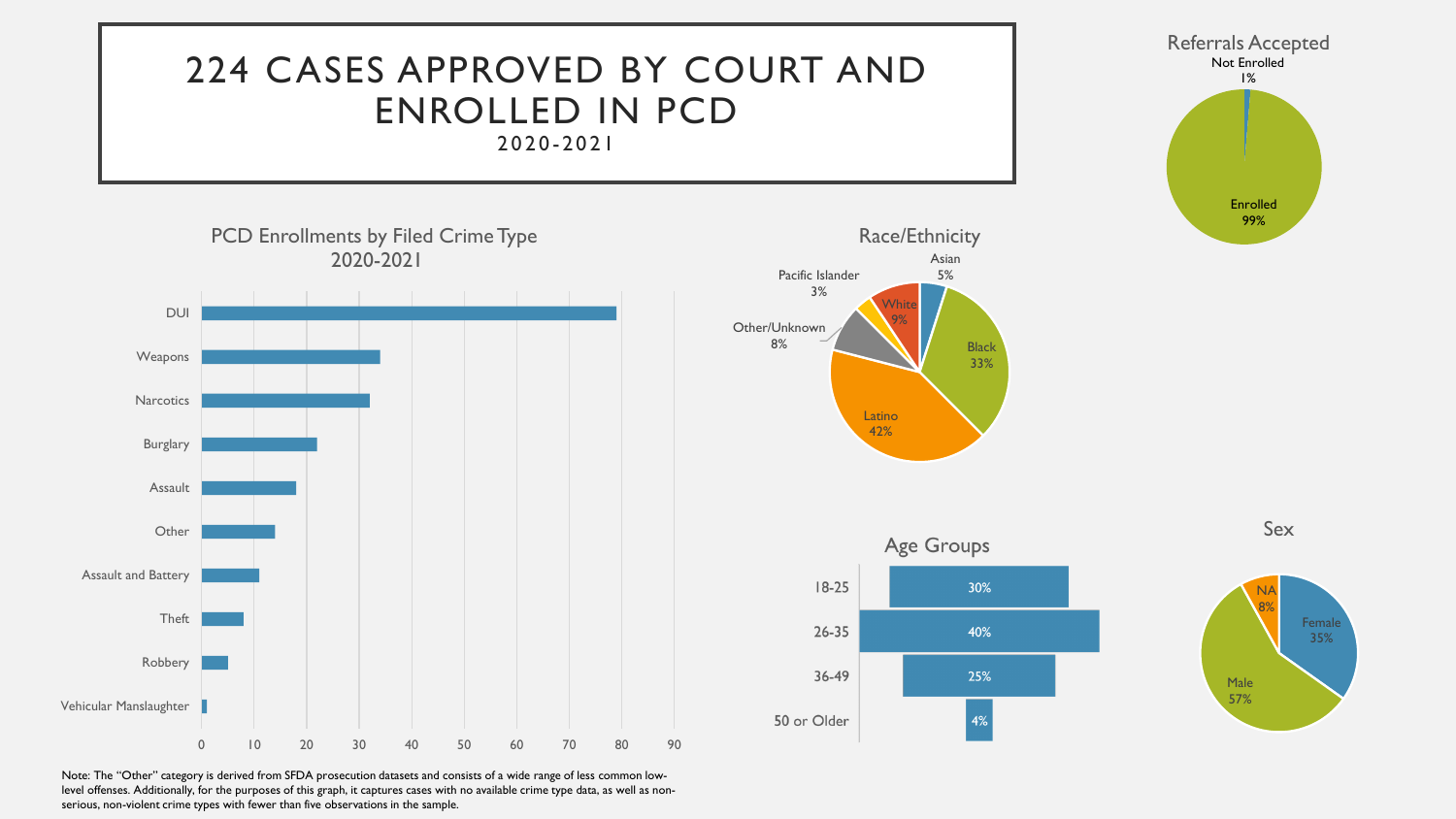### 135 CASES WITH COURT APPROVED COMPLETIONS OR TERMINATIONS 2020 - 2021

PCD Program Outcomes 2020-2021



Criminal Case Outcomes Among PCD Enrollments 2020-2021

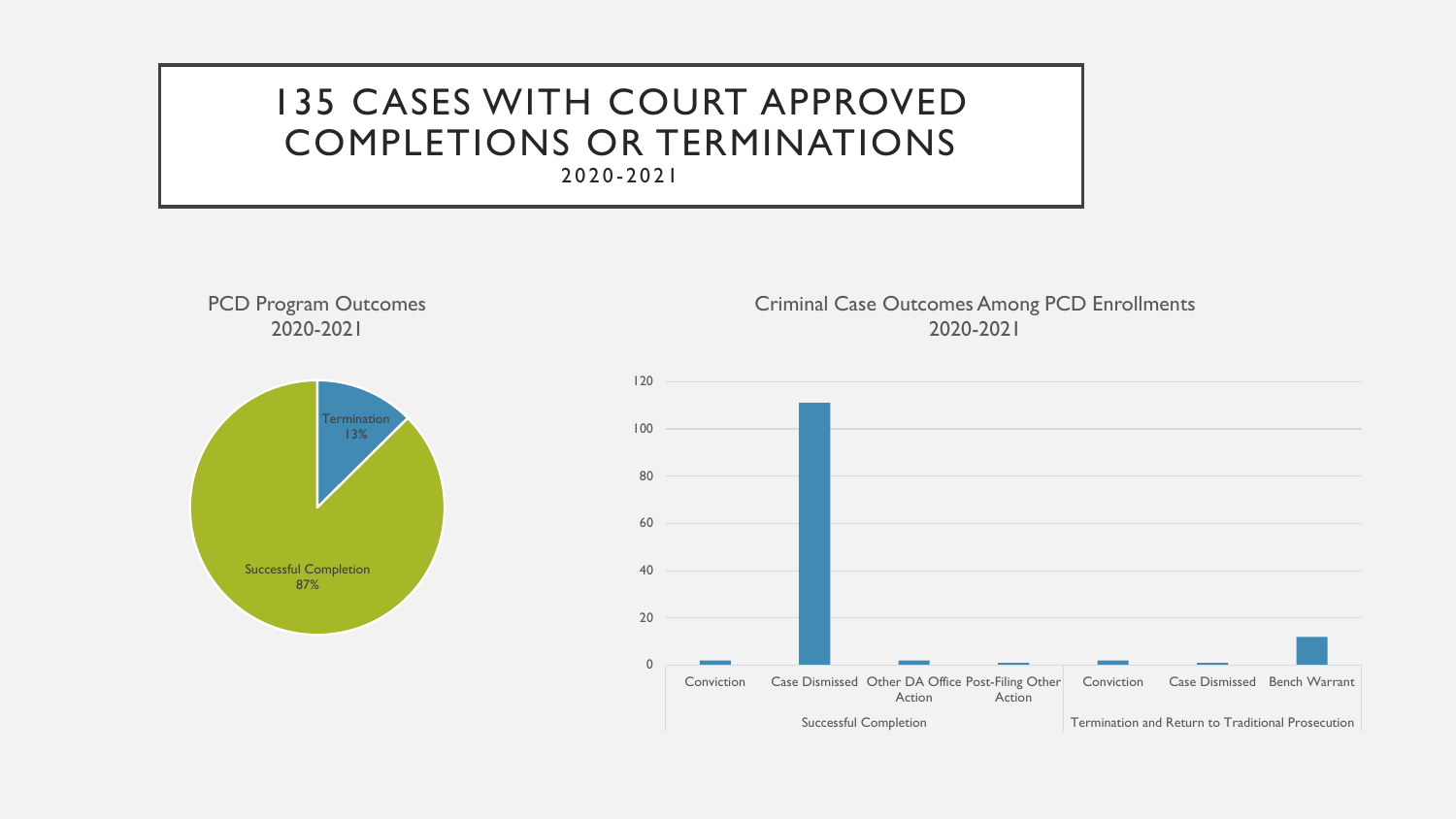# PRETRIAL DIVERSION

- Penal Code section 1001.7 has long granted courts authority to divert defendants charged with certain misdemeanor offenses
- As of Jan 2021, Penal Code section 1001.95 grants courts authority to divert people charged with all misdemeanors with limited exceptions (crimes that would require sex registration, abandonment/neglect of children, domestic violence, stalking/harassing crimes)
- . In SF, the court uses its authority to divert a limited number of felony defendants to this program
- Person can be diverted for up to 2 years with court mandated terms and conditions,
- If a defendant does not comply with diversion terms , the court can end the diversion and reinstate criminal proceedings

| <b>Datasets</b>                   | PTD Program Data managed by SF Pretrial<br><b>Diversion Project</b><br>- SFDA Prosecution Data                                                                                        |
|-----------------------------------|---------------------------------------------------------------------------------------------------------------------------------------------------------------------------------------|
| <b>Case Match</b><br>Rate         | 95%: 3,673 of 3,882 PTD referrals matched to<br>criminal cases in SFDA Data                                                                                                           |
| <b>Total Cases</b><br>Represented | 3,673 Criminal Cases                                                                                                                                                                  |
| <b>Years of Data</b>              | Cases Referred to PTD 2011-2021                                                                                                                                                       |
| Data Challenges                   | No significant challenges<br>High match rate for referrals and<br>$\bullet$<br>enrollments allows for a high level of<br>confidence in both raw totals and<br>distributions presented |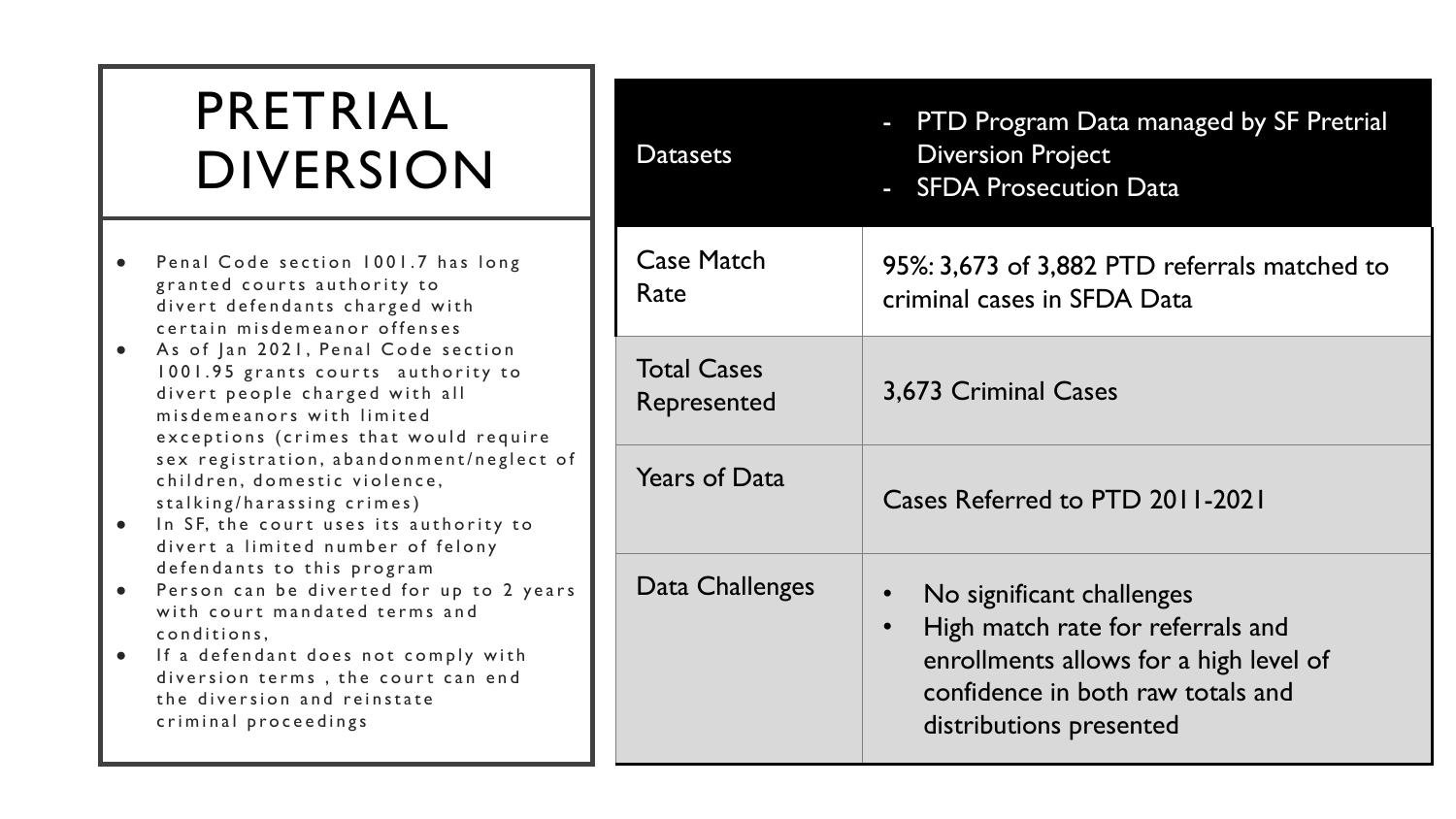

Note: The "Other" category is derived from SFDA prosecution datasets and consists of a wide range of less common low-level offenses. Additionally, for the purposes of this graph, it captures cases with no available crime type data, as well as non-serious, non-violent crime types with fewer than ten observations in the sample.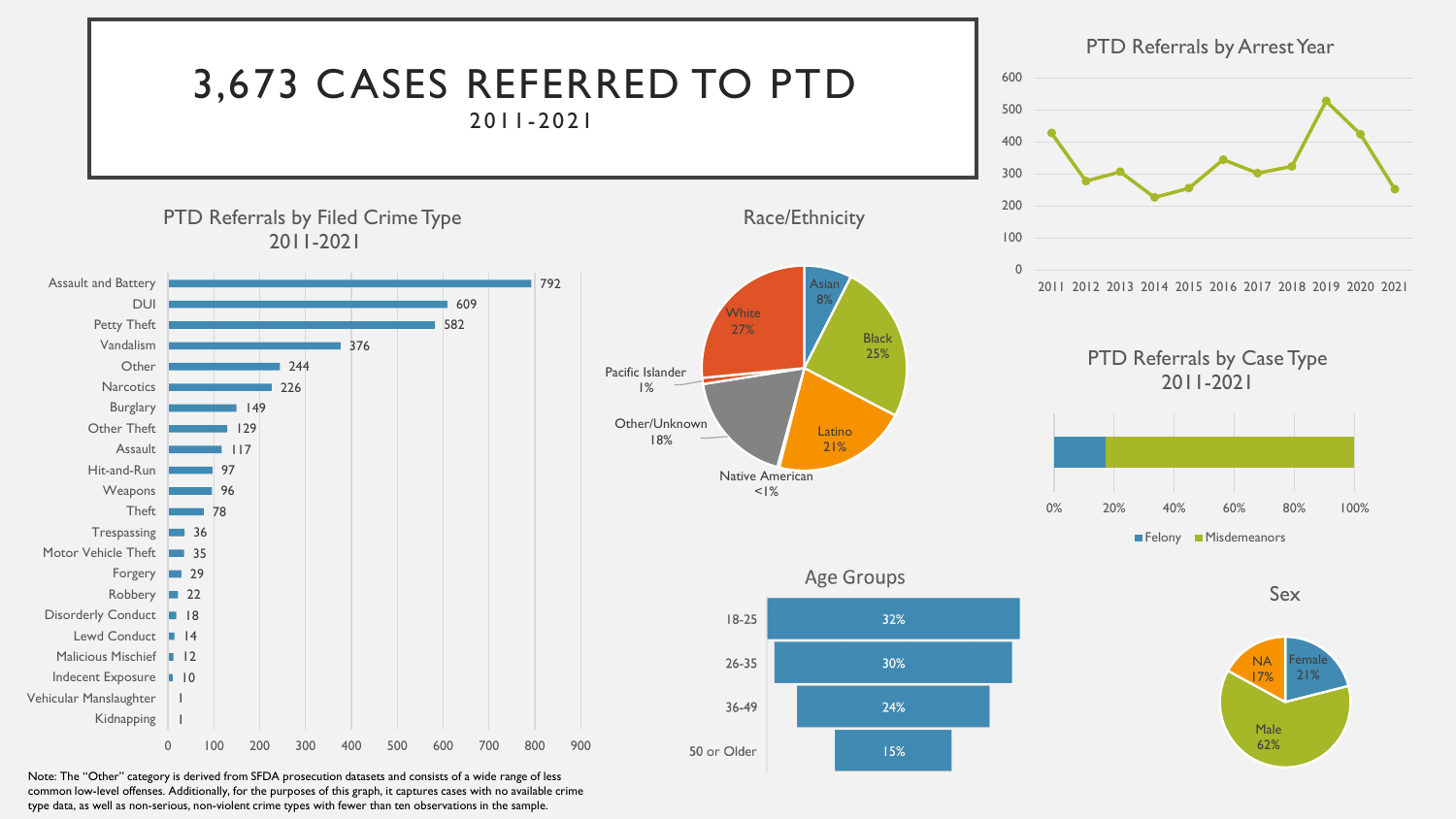### 3,465 CASES APPROVED BY COURT AND ENROLLED IN PTD 2011 - 2021



PTD Enrollments by Filed Crime Type 2011-2021



Note: The "Other" category is derived from SFDA prosecution datasets and consists of a wide range of less common low-level offenses. Additionally, for the purposes of this graph, it captures cases with no available crime type data, as well as non-serious, non-violent crime types with fewer than ten observations in the sample.

Race/Ethnicity





Sex

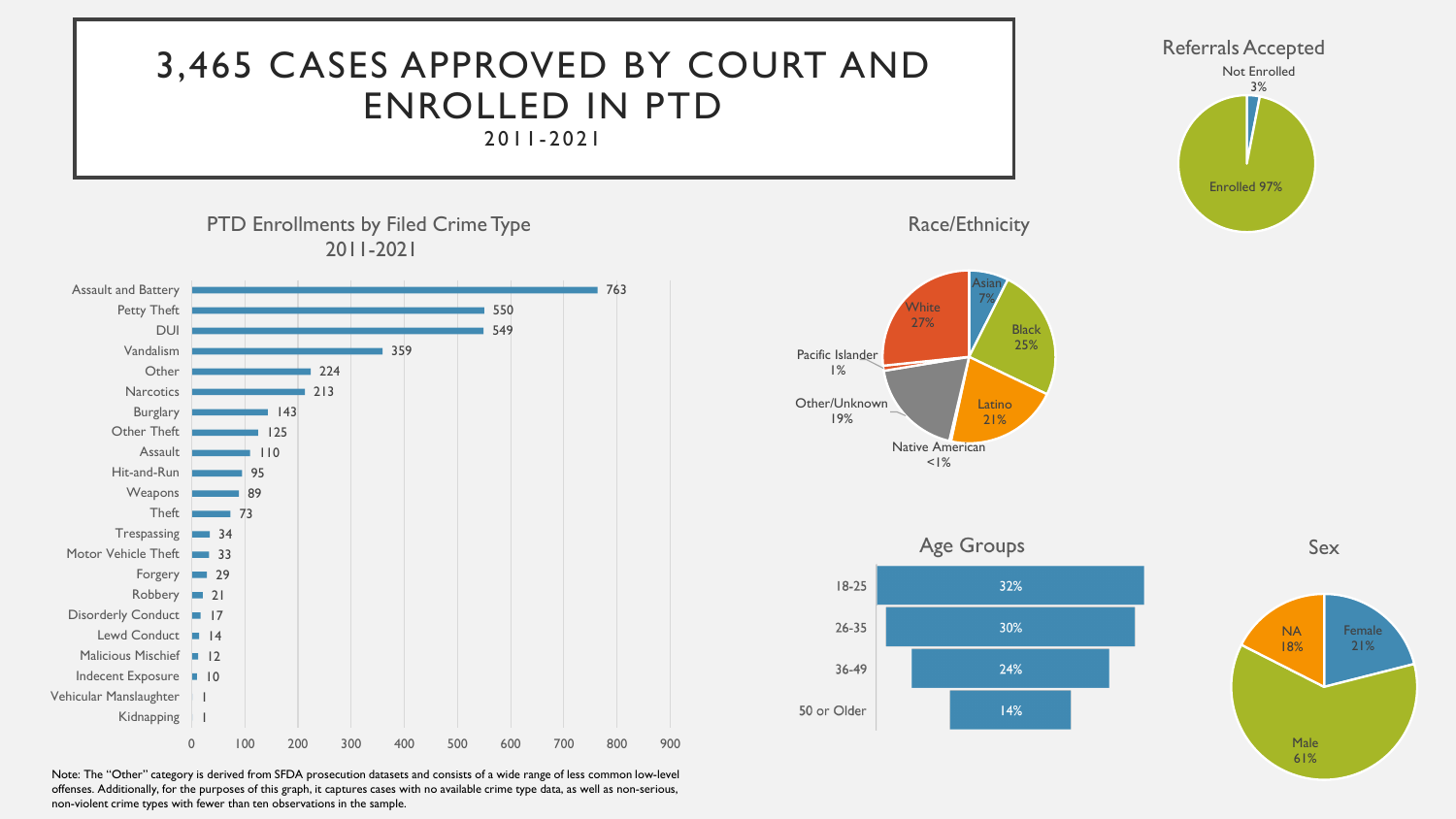## 2,927 CASES WITH COURT APPROVED COMPLETIONS OR TERMINATIONS

2011 - 2021

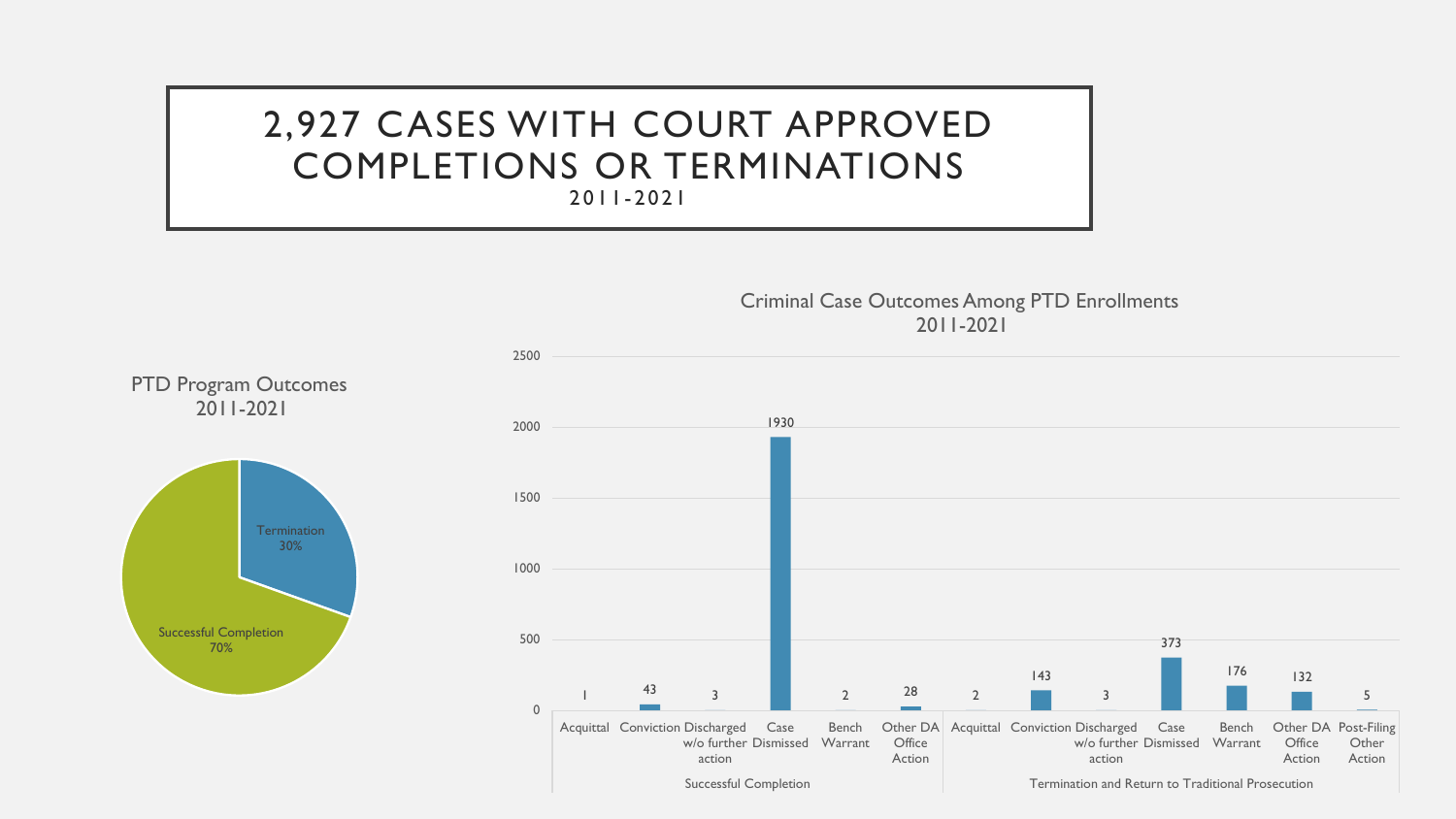# COLLABORATIVE COURTS

This sections presents case-level data on San Francisco Superior Court established Collaborative Court programs.

Data on Collaborative Court referrals and enrollments tracked by Superior Court's Collaborative Court Division, which tracks data based on *episodes or individuals*. The following slides present data based on *criminal cases*, as tracked by the District Attorney's Office.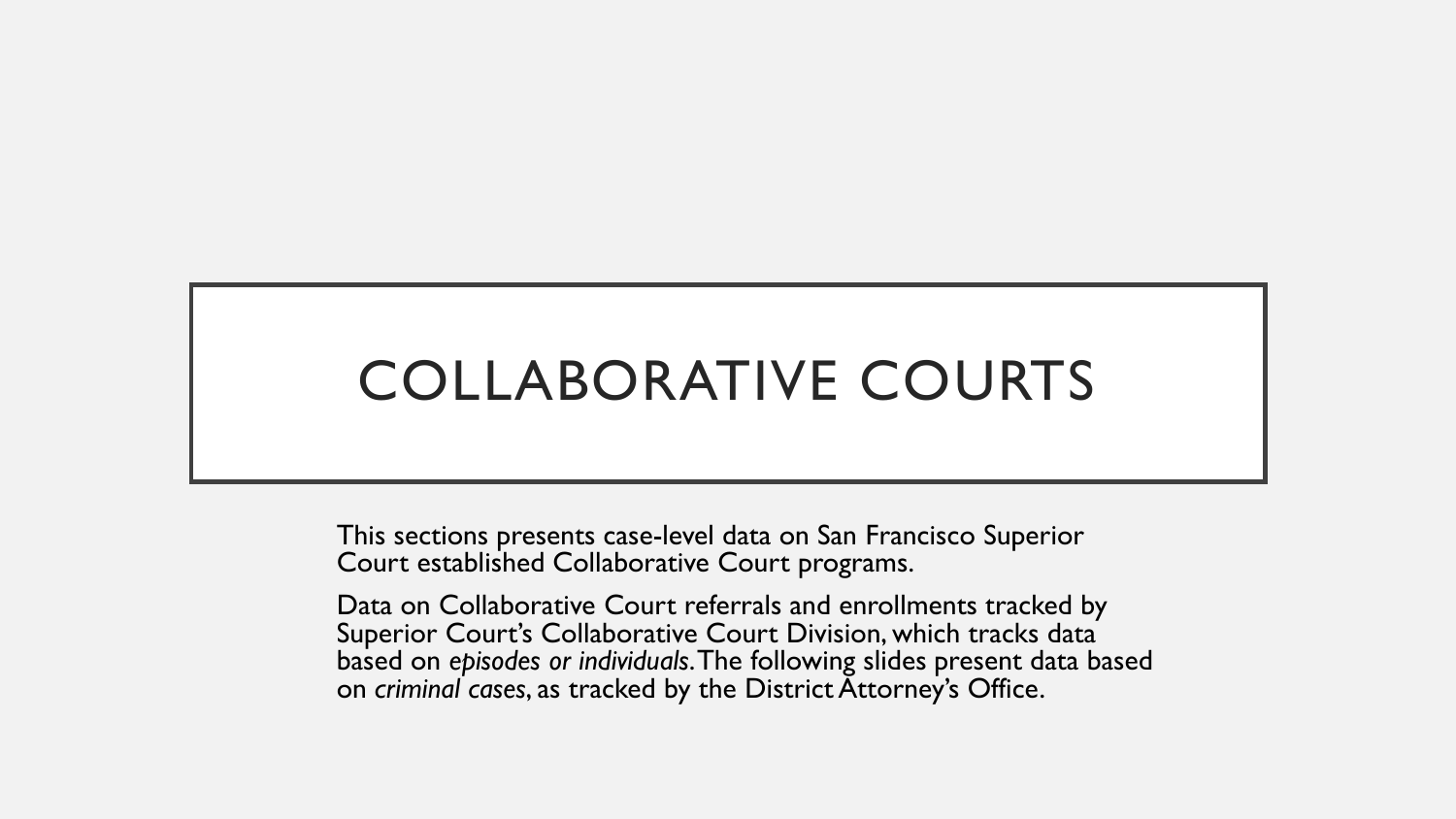# YOUNG ADULT COURT

- Established in 2015 for eligible young adults, ages 18 - 2 4
- Program design based on brain science research regarding young adult development
- Interventions focus on education, employment, counseling, and peer mentorship
- Led by Superior Court, in partnership with District Attorney's Office; Public Defender's Office; Department of Public Health; Adult Probation Department; Department of Children, Youth and Their Families; Police Department; and Felton Family Service Agency

| <b>Datasets</b>                   | <b>Collaborative Courts Database</b><br><b>SFDA Prosecution Data</b><br>San Francisco Superior Court Notes<br>п                                                                                                                                                                                                                                                                                                                                                                                                                                                                                                           |
|-----------------------------------|---------------------------------------------------------------------------------------------------------------------------------------------------------------------------------------------------------------------------------------------------------------------------------------------------------------------------------------------------------------------------------------------------------------------------------------------------------------------------------------------------------------------------------------------------------------------------------------------------------------------------|
| <b>Case Match</b><br>Rate         | 121%: 608 YAC referrals matched to 737<br>criminal cases in SFDA data                                                                                                                                                                                                                                                                                                                                                                                                                                                                                                                                                     |
| <b>Total Cases</b><br>Represented | <b>737 Criminal Cases</b>                                                                                                                                                                                                                                                                                                                                                                                                                                                                                                                                                                                                 |
| <b>Years of Data</b>              | Cases Referred to YAC 2015-2021                                                                                                                                                                                                                                                                                                                                                                                                                                                                                                                                                                                           |
| Data Challenges                   | Data entry on court numbers in the Collaborative<br>$\bullet$<br>Court database was imperfect. A keyword search of<br>court notes of the San Francisco Superior Court was<br>used to identify missing cases and fill in gaps<br>As a result, some program enrollment and outcome<br>$\bullet$<br>data could not be matched, leading to a likely<br>undercount of enrollments and completions and the<br>exclusion of some cases from this analysis<br>Additionally, the use of keyword searches of court<br>$\bullet$<br>notes may have resulted in the inadvertent inclusion<br>or exclusion of unrelated criminal cases |

<sup>\*</sup>A higher number of criminal cases may be identified as being referred to a program than there are referrals in the Collaborative Court database for a variety of reasons. It is possible that some cases referred to a program for an eligibility determination were not captured by the database. Additionally, one referral episode in the Collaborative Court database might account for several criminal cases.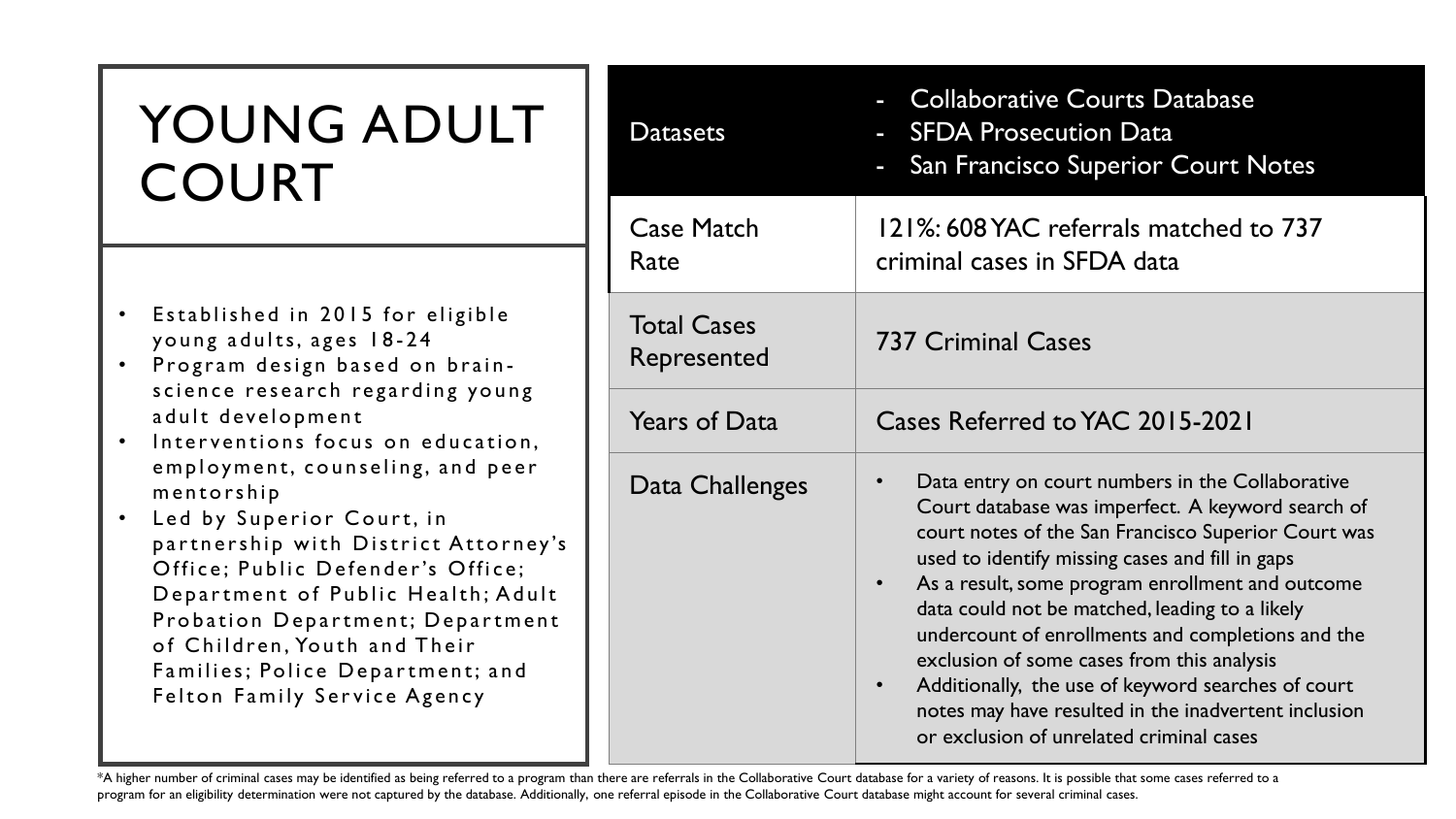## 737 CASES REFERRED FOR A COURT-ORDERED YAC ASSESSMENT

### 2015 - 2021



Referrals to YAC by Arrest Year



Note: YAC began accepting referrals in 2015, As this graph shows, some criminal cases based on arrests that occurred prior to 2015 were referred to the program once it was established.



99%

**Black** 55%



Note: The "Other" category is derived from SFDA prosecution datasets and consists of a wide range of less common low-level offenses. Additionally, for the purposes of this graph, it captures cases with no available crime type data, as well as non-serious, non-violent crime types with fewer than five observations in the sample.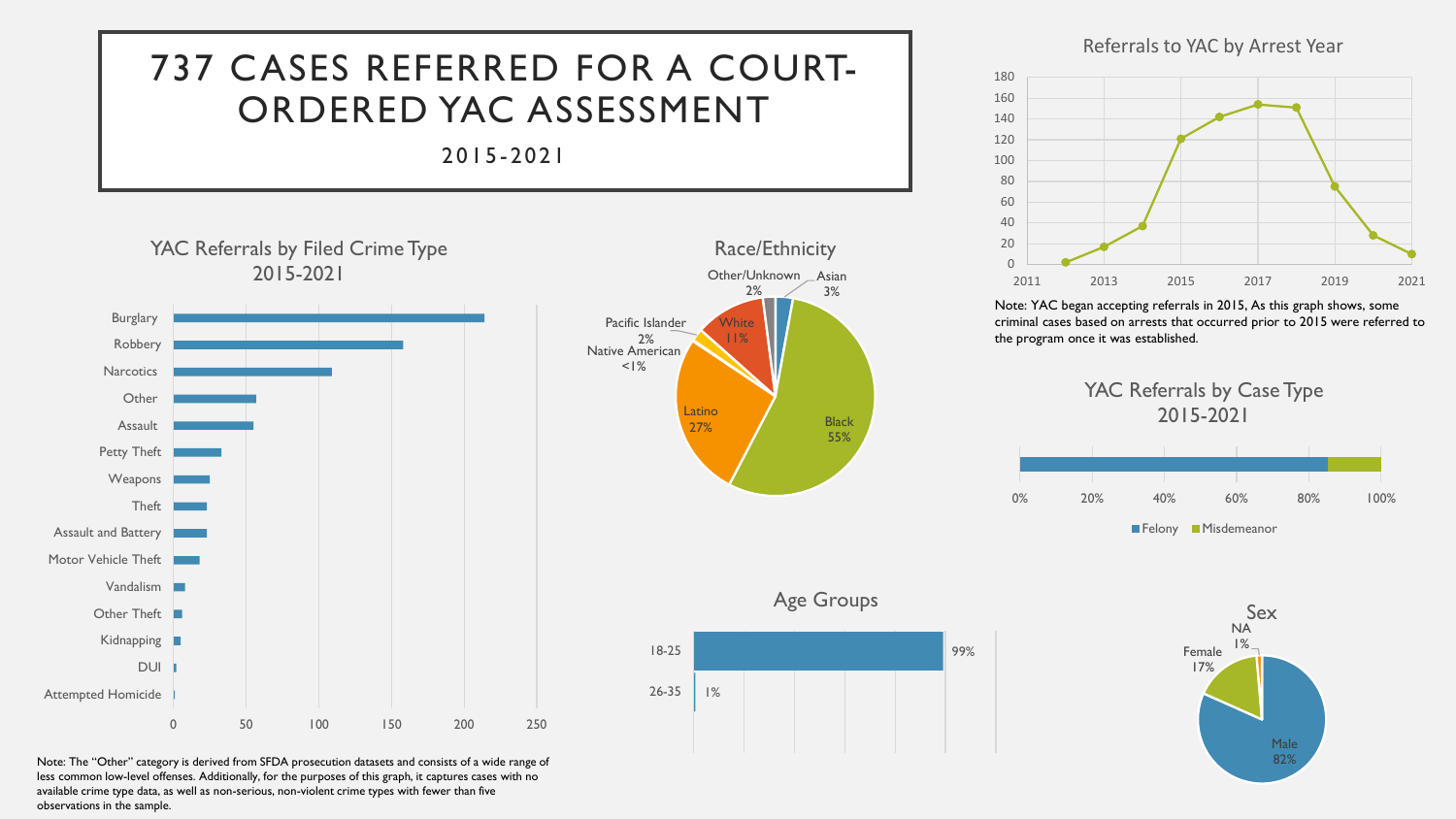### 450 CASES APPROVED BY COURT AND ENROLLED IN YAC 2015 - 2021



Note: The "Other" category is derived from SFDA prosecution datasets and consists of a wide range of less common lowlevel offenses. Additionally, for the purposes of this graph, it captures cases with no available crime type data, as well as nonserious, non-violent crime types with fewer than five observations in the sample.



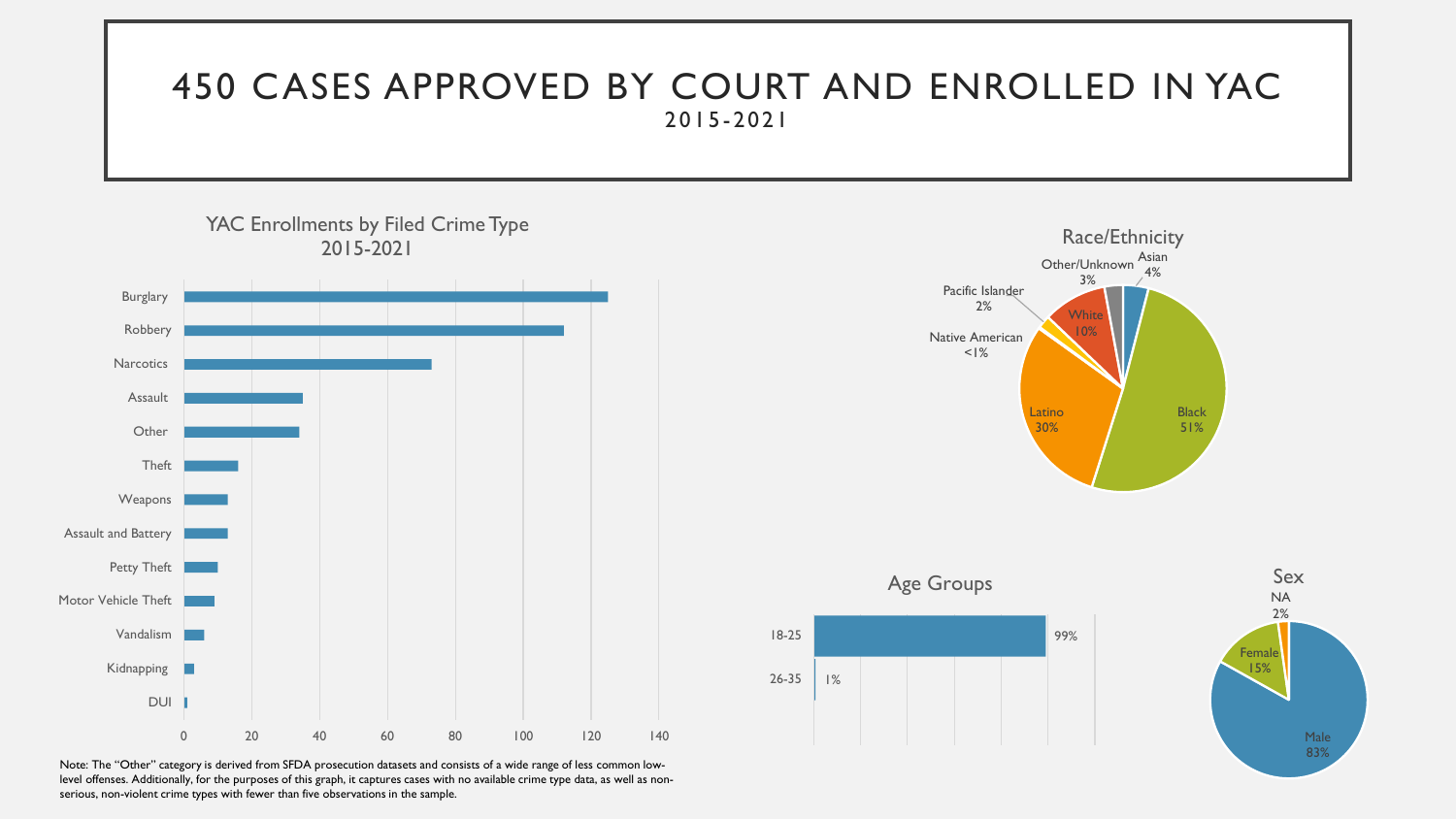### 398 CASES WITH COURT APPROVED COMPLETIONS OR TERMINATIONS 2015 - 2021

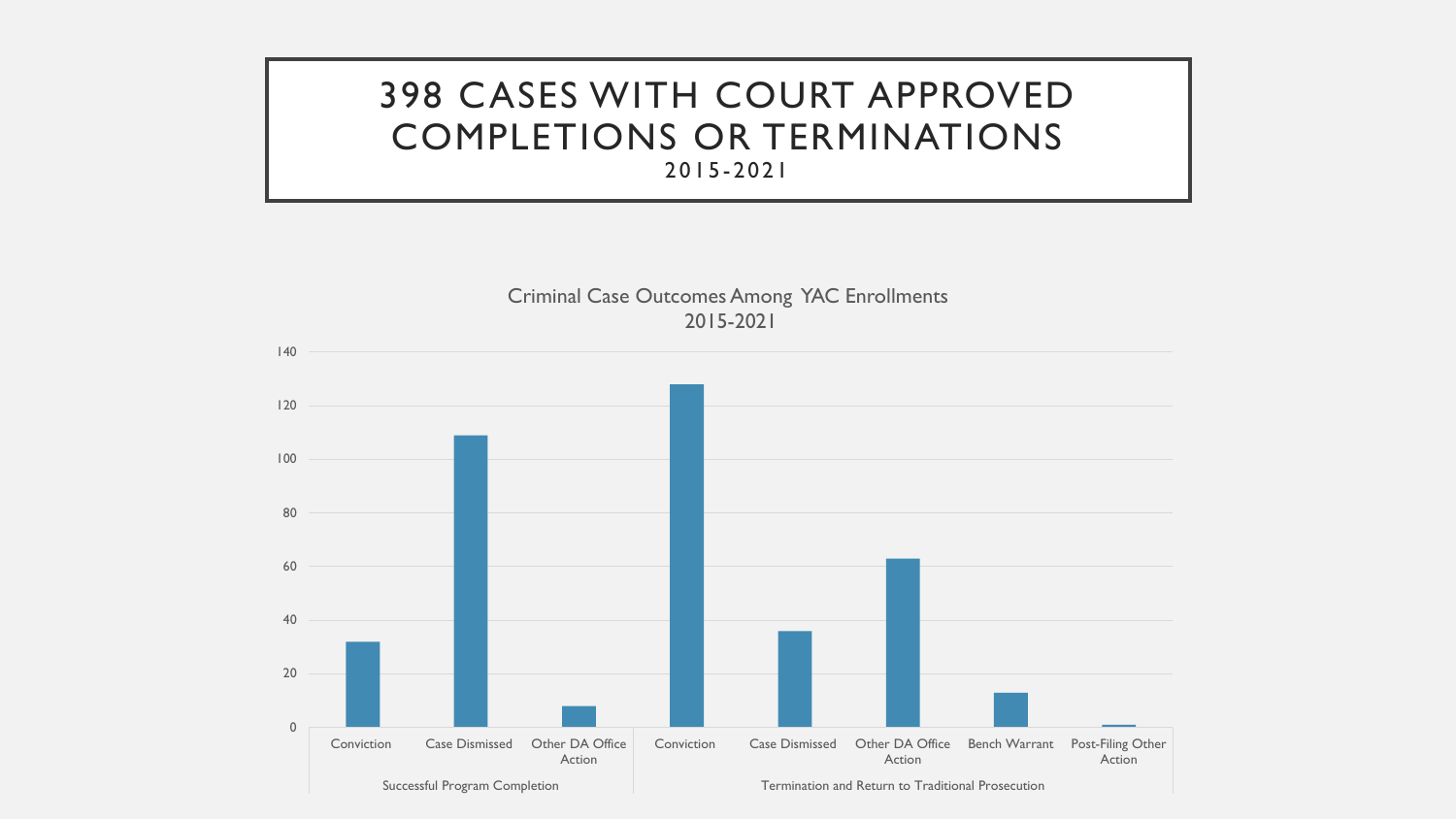# DRUG COURT

- Established in 1995
- Participation can occur before a plea or as a condition of probation
- **•** Provides an intensive supervision case management for individuals with substantial substance abuse problems
- Treatment is monitored by the Court
- Clients attend regular judicial status hearings and undergo randomized urinalysis testing, counseling, and ancillary services including mental health treatment, vocational/education services, anger management counseling, and supportive housing
- When a participant successfully completes Drug Court (10-24 months), probation is terminated, or charges may be dismissed .

| <b>Datasets</b>                   | <b>Collaborative Courts Database</b><br><b>SFDA Prosecution Data</b><br>$\blacksquare$<br>San Francisco Superior Court Notes                                                                                                                                                                                                                                                                                                                                                                                                                                                                                              |
|-----------------------------------|---------------------------------------------------------------------------------------------------------------------------------------------------------------------------------------------------------------------------------------------------------------------------------------------------------------------------------------------------------------------------------------------------------------------------------------------------------------------------------------------------------------------------------------------------------------------------------------------------------------------------|
| <b>Case Match</b><br>Rate         | 121%: 2,085 DC referrals matched to 2,523<br>criminal cases in SFDA data                                                                                                                                                                                                                                                                                                                                                                                                                                                                                                                                                  |
| <b>Total Cases</b><br>Represented | 2,523 Criminal Cases                                                                                                                                                                                                                                                                                                                                                                                                                                                                                                                                                                                                      |
| <b>Years of Data</b>              | Cases Referred to DC 2011-2021                                                                                                                                                                                                                                                                                                                                                                                                                                                                                                                                                                                            |
| Data<br><b>Challenges</b>         | Data entry on court numbers in the Collaborative<br>$\bullet$<br>Court database was imperfect. A keyword search of<br>court notes of the San Francisco Superior Court was<br>used to identify missing cases and fill in gaps<br>As a result, some program enrollment and outcome<br>$\bullet$<br>data could not be matched, leading to a likely<br>undercount of enrollments and completions and the<br>exclusion of some cases from this analysis<br>Additionally, the use of keyword searches of court<br>$\bullet$<br>notes may have resulted in the inadvertent inclusion or<br>exclusion of unrelated criminal cases |

<sup>\*</sup>A higher number of criminal cases may be identified as being referred to a program than there are referrals in the Collaborative Court database for a variety of reasons. It is possible that some cases referred to a program for an eligibility determination were not captured by the database. Additionally, one referral episode in the Collaborative Court database might account for several criminal cases.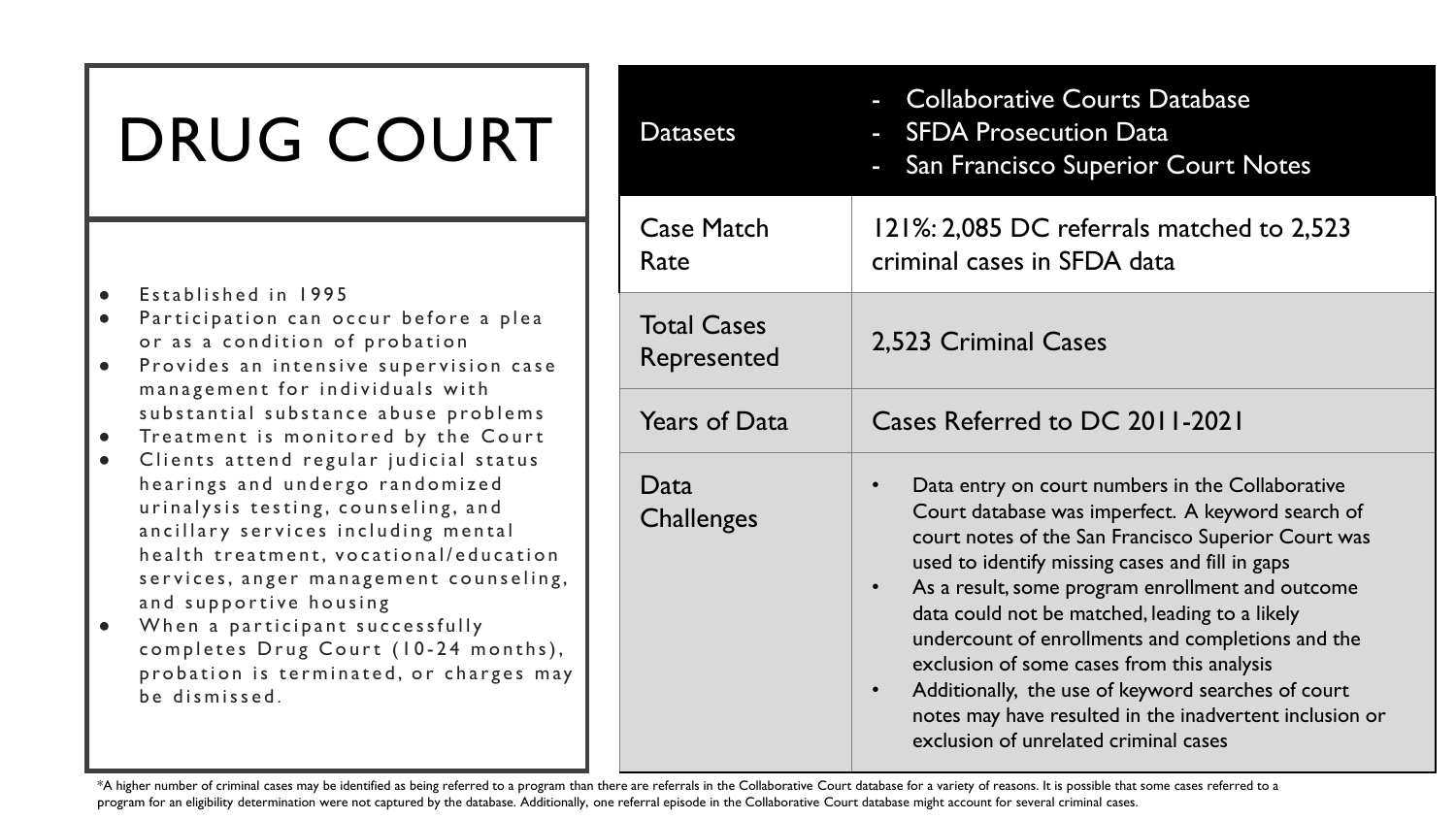

common low-level offenses. Additionally, for the purposes of this graph, it captures cases with no available crime type data, as well as non-serious, non-violent crime types with fewer than five observations in the sample.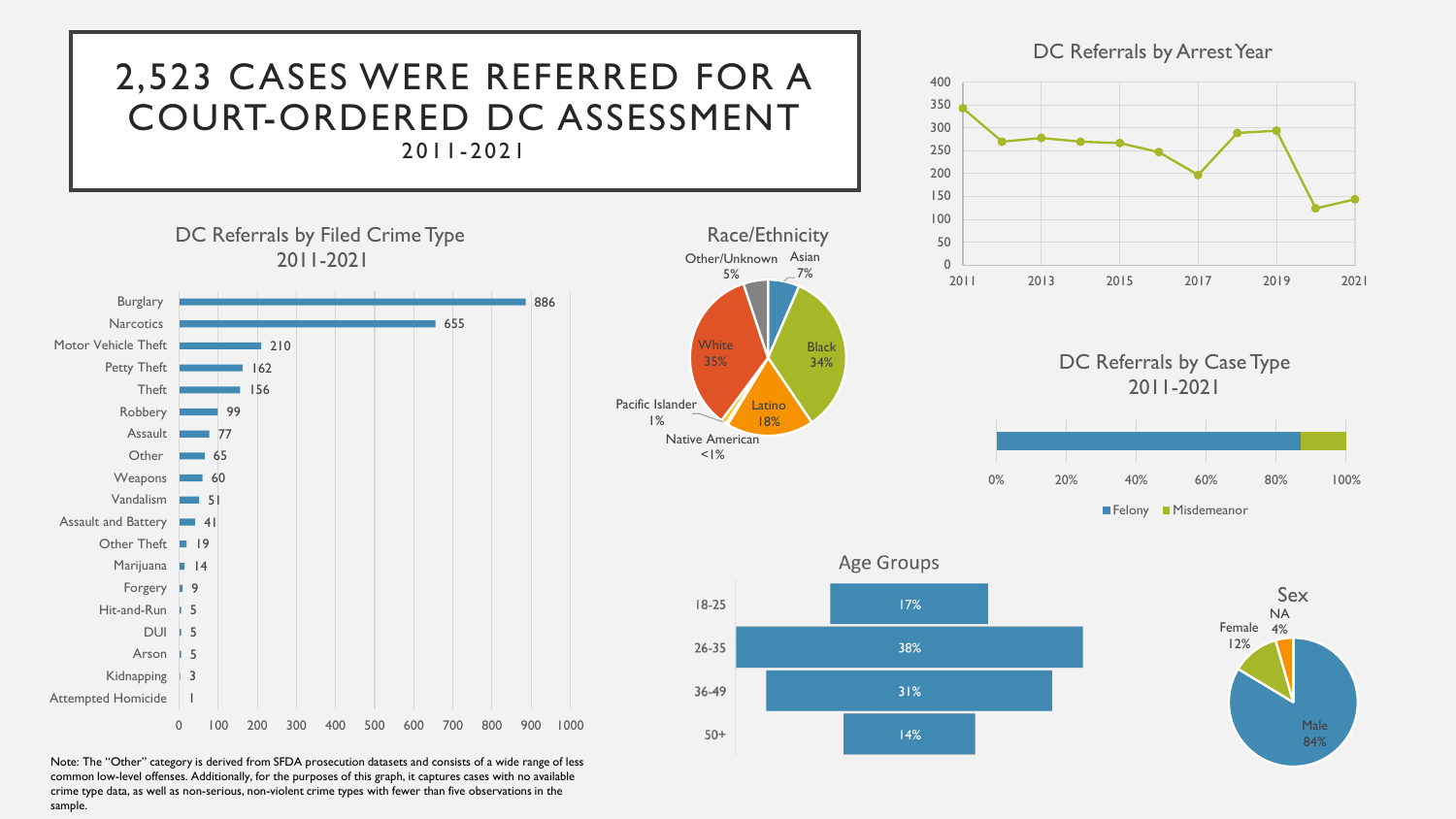## 587 CASES APPROVED BY COURT AND ENROLLED IN DC 2011 - 2021



Male 85%

Note: The "Other" category is derived from SFDA prosecution datasets and consists of a wide range of less common low-level offenses. Additionally, for the purposes of this graph, it captures cases with no available crime type data, as well as non-serious, non-violent crime types with fewer than five observations in the sample.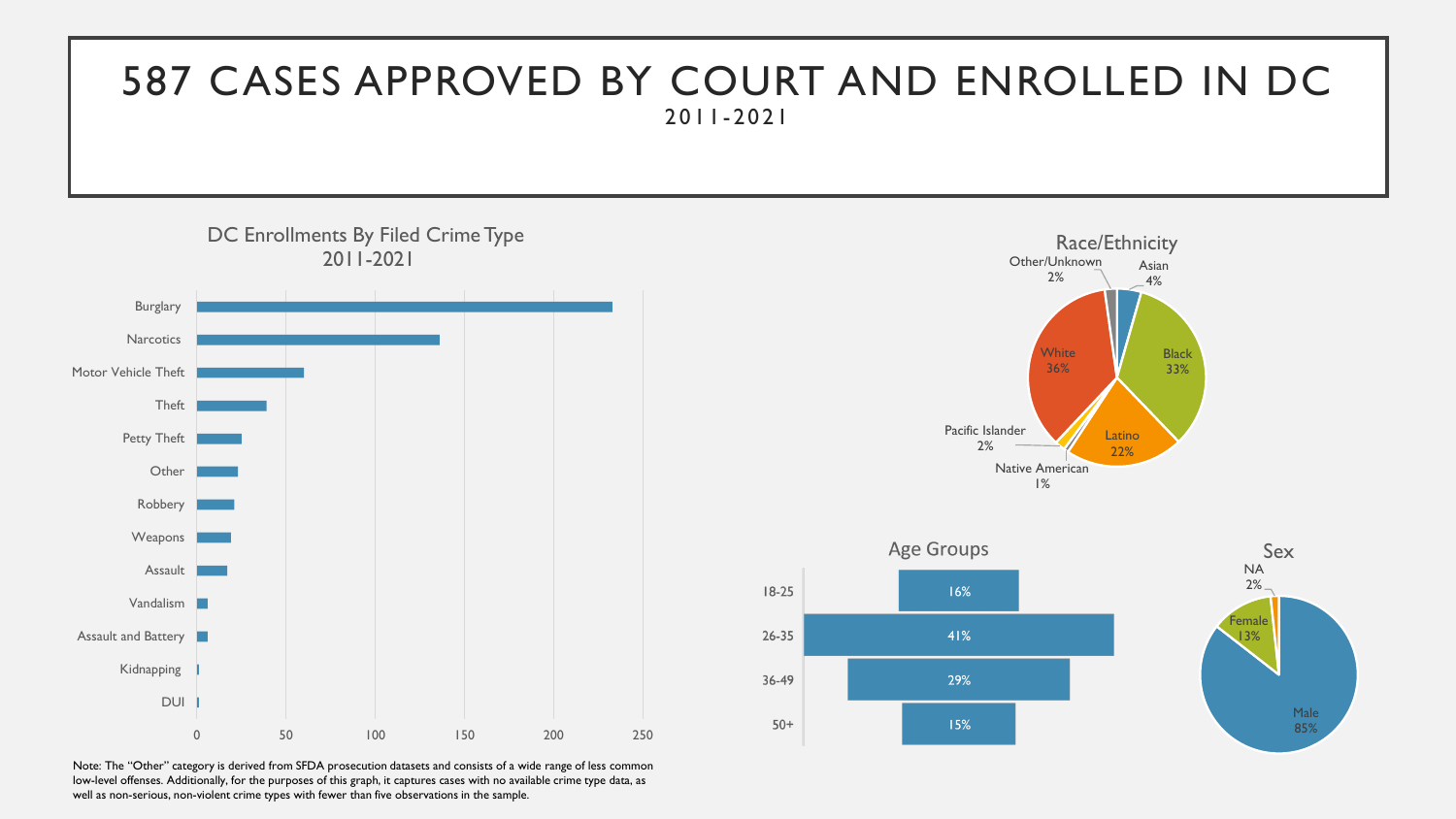### 587 CASES WITH COURT APPROVED COMPLETIONS OR TERMINATIONS 2011 - 2021



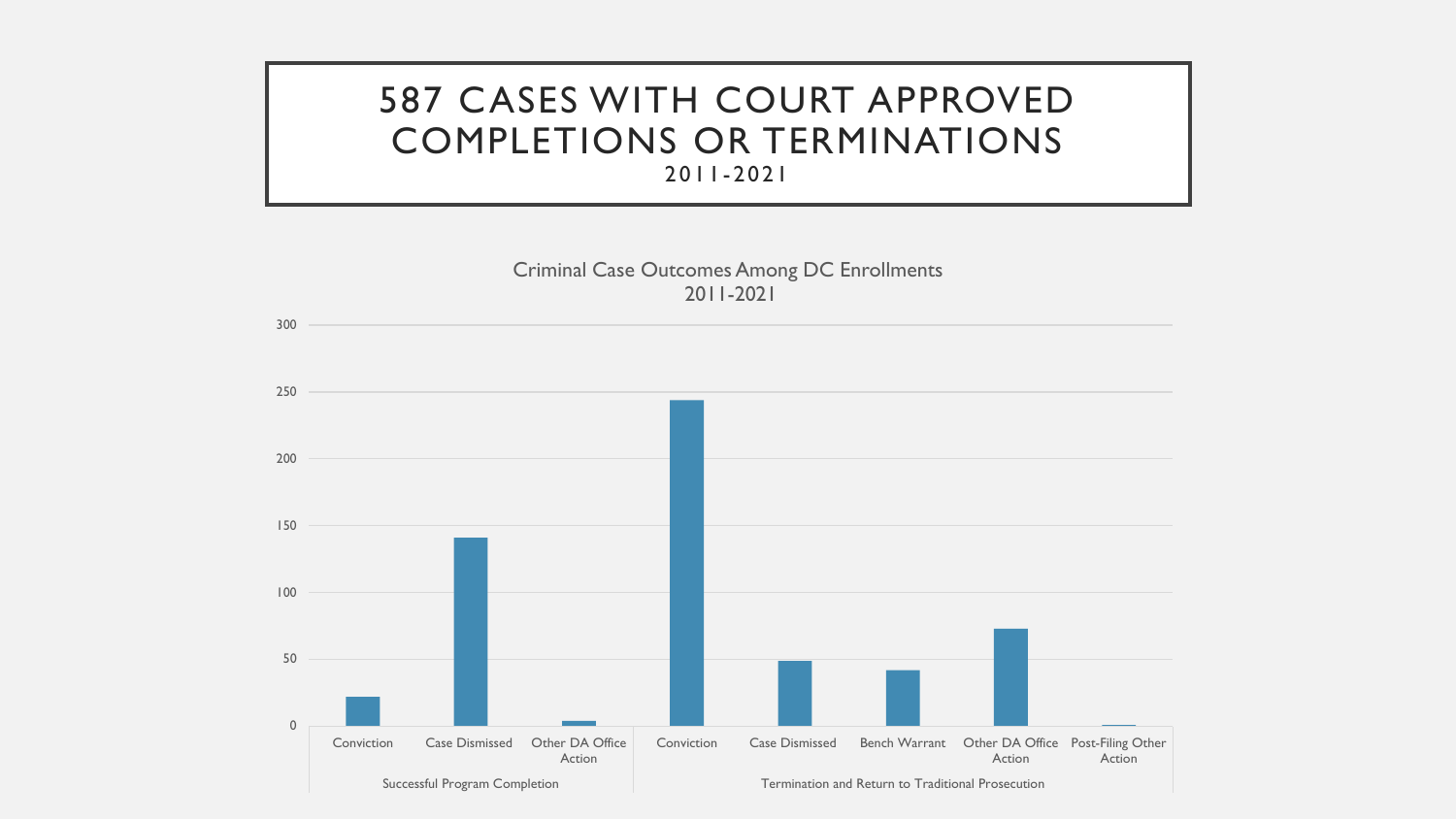# BEHAVIORAL HEALTH COURT

- Created in 2002 to provide services to defendants with co-occurring mental health and substance use disorders
- Court determined e ligibility is based on three criteria: 1) diagnosis of Axis I mental health disorder; 2) gravity of the criminal charges; and 3) suitability and amenability to treatment in the community mental health system
- Mental health providers provide intensive case management to the clients with a focus on the person's diagnosis and psychosocial needs
- Person may be in custody during time at BHC
- If the person does not comply with treatment, the person is returned to traditional court proceedings

| <b>Datasets</b>                   | <b>Collaborative Courts Database</b><br><b>SFDA Prosecution Data</b><br>San Francisco Superior Court Notes                                                                                                                                                                                                                                                                                                                                                                                                                                                                                       |
|-----------------------------------|--------------------------------------------------------------------------------------------------------------------------------------------------------------------------------------------------------------------------------------------------------------------------------------------------------------------------------------------------------------------------------------------------------------------------------------------------------------------------------------------------------------------------------------------------------------------------------------------------|
| <b>Case Match</b><br>Rate         | 110%: 1,983 BHC referrals matched to 2,196<br>criminal cases in SFDA data                                                                                                                                                                                                                                                                                                                                                                                                                                                                                                                        |
| <b>Total Cases</b><br>Represented | 2,196 Criminal Cases                                                                                                                                                                                                                                                                                                                                                                                                                                                                                                                                                                             |
| <b>Years of Data</b>              | Cases Referred to DC 2011-2021                                                                                                                                                                                                                                                                                                                                                                                                                                                                                                                                                                   |
| Data Challenges                   | Data entry on court numbers in the Collaborative<br>Court database was imperfect. A keyword search of<br>court notes of the San Francisco Superior Court was<br>used to identify missing cases and fill in gaps.<br>As a result, some program enrollment and outcome<br>$\bullet$<br>data could not be matched, leading to a likely<br>undercount of enrollments and completions and the<br>exclusion of some cases from this analysis<br>Additionally, the use of keyword searches of court<br>notes may have resulted in the inadvertent inclusion<br>or exclusion of unrelated criminal cases |

<sup>\*</sup>A higher number of criminal cases may be identified as being referred to a program than there are referrals in the Collaborative Court database for a variety of reasons. It is possible that some cases referred to a program for an eligibility determination were not captured by the database. Additionally, one referral episode in the Collaborative Court database might account for several criminal cases.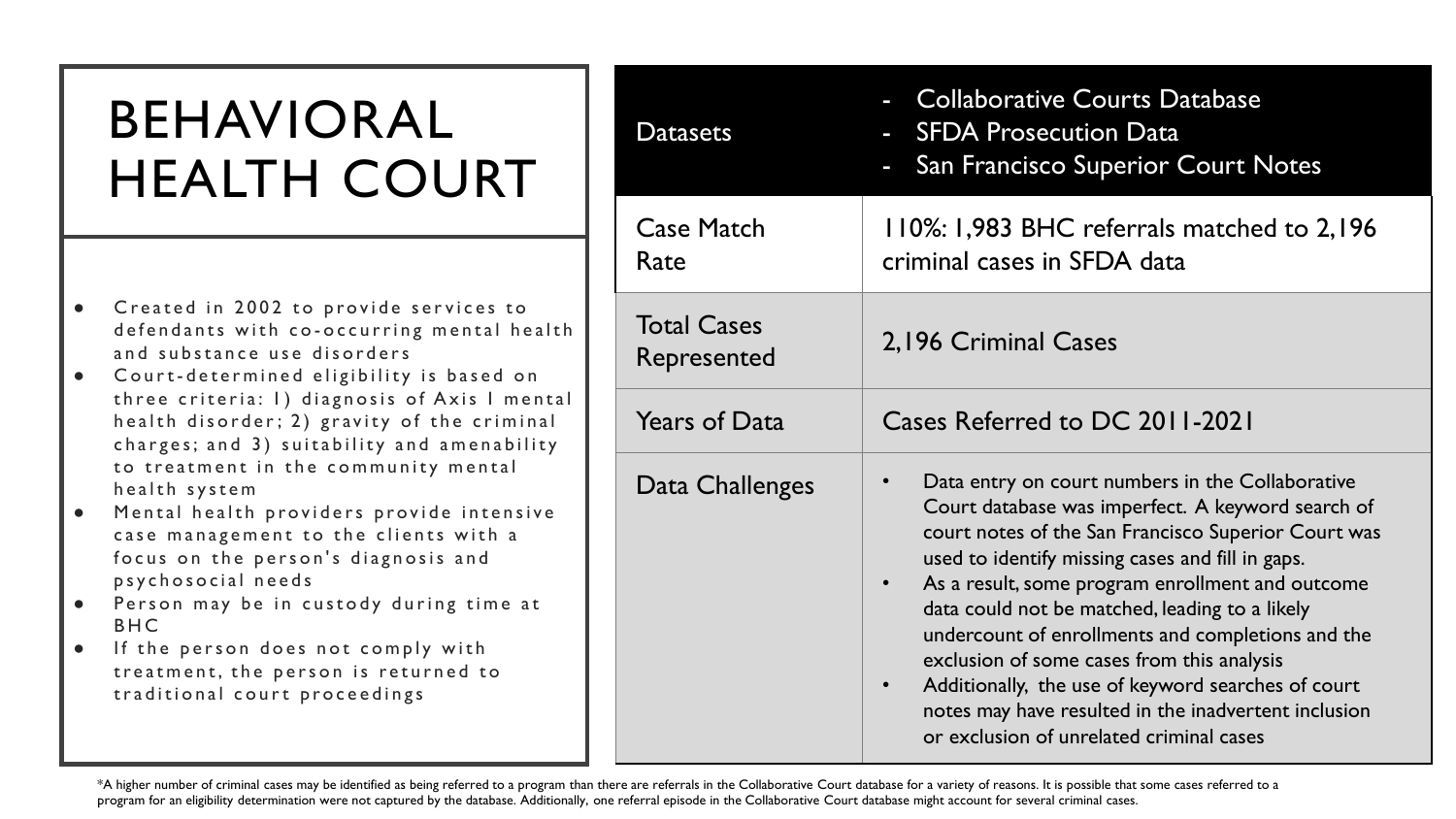

Note: The "Other" category is derived from SFDA prosecution datasets and consists of a wide range of less common low-level offenses. Additionally, for the purposes of this graph, it captures cases with no available crime type data, as well as non-serious, non-violent crime types with fewer than ten observations in the sample.



76%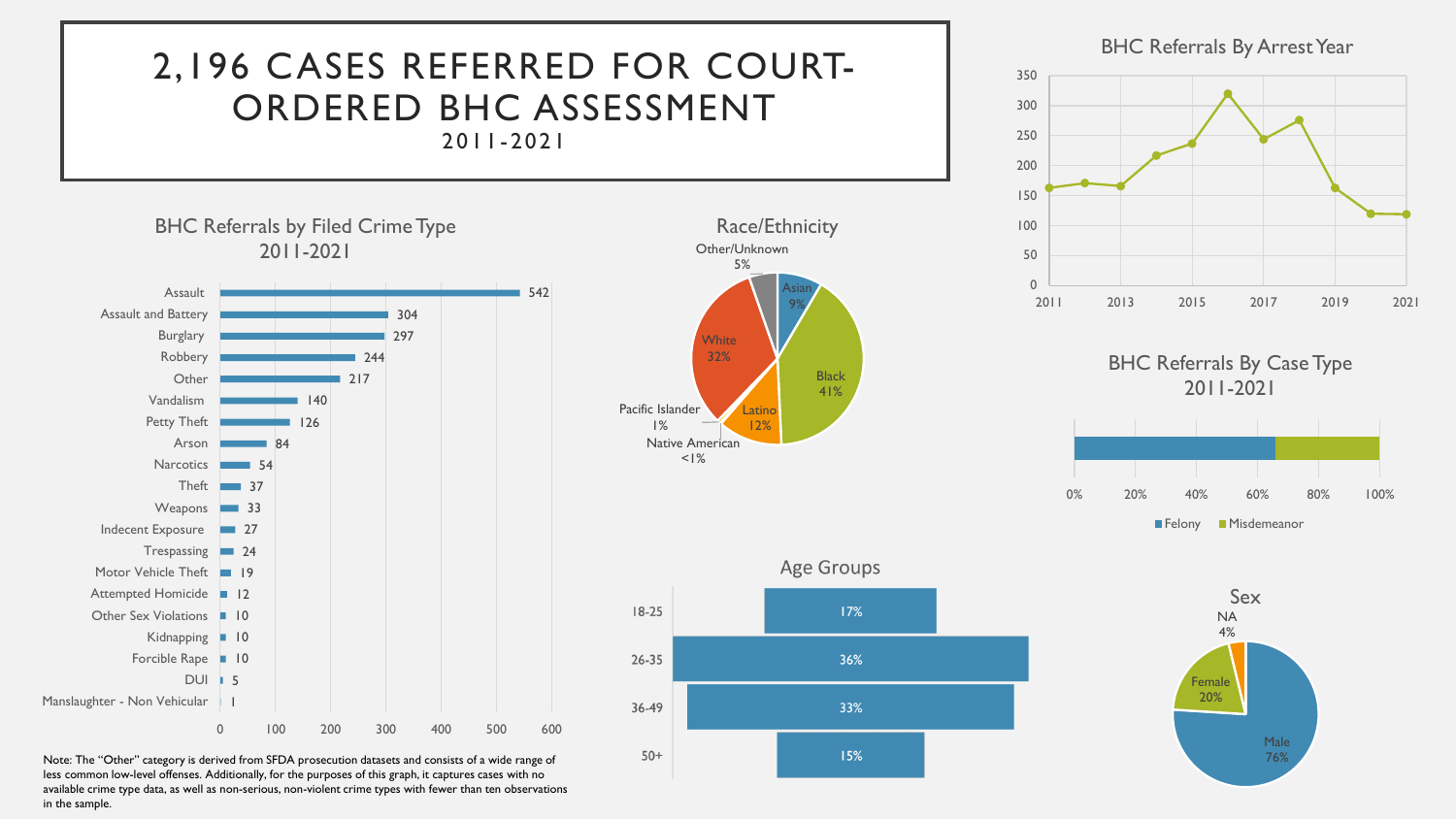### 472 CASES APPROVED BY COURT AND ENROLLED IN BHC 2011 - 2021



Note: The "Other" category is derived from SFDA prosecution datasets and consists of a wide range of less common lowlevel offenses. Additionally, for the purposes of this graph, it captures cases with no available crime type data, as well as nonserious, non-violent crime types with fewer than five observations in the sample.



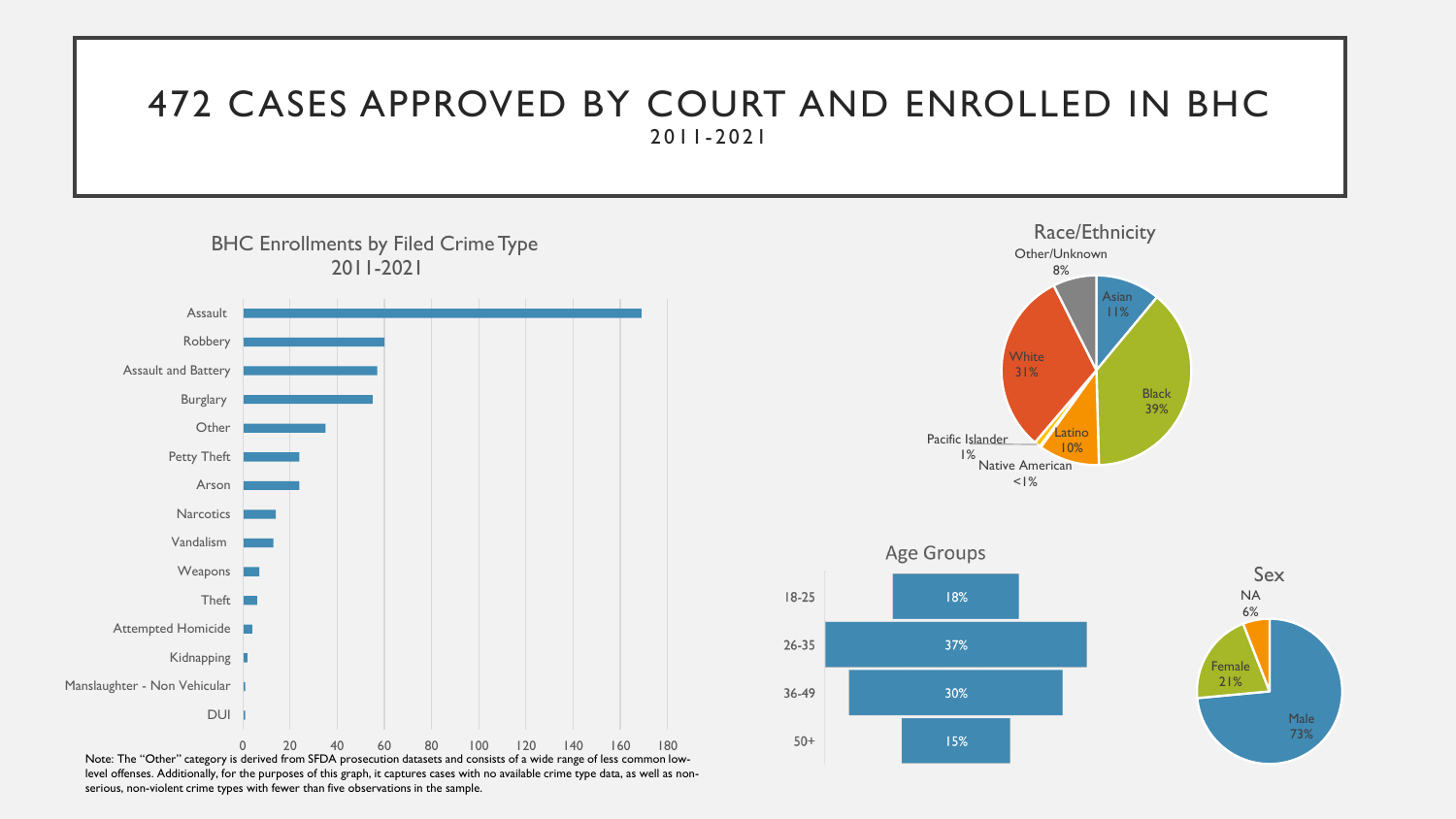### 472 CASES WITH COURT APPROVED COMPLETIONS OR TERMINATIONS 2011 - 2021

Criminal Case Outcomes Among BHC Enrollments 2011-2021